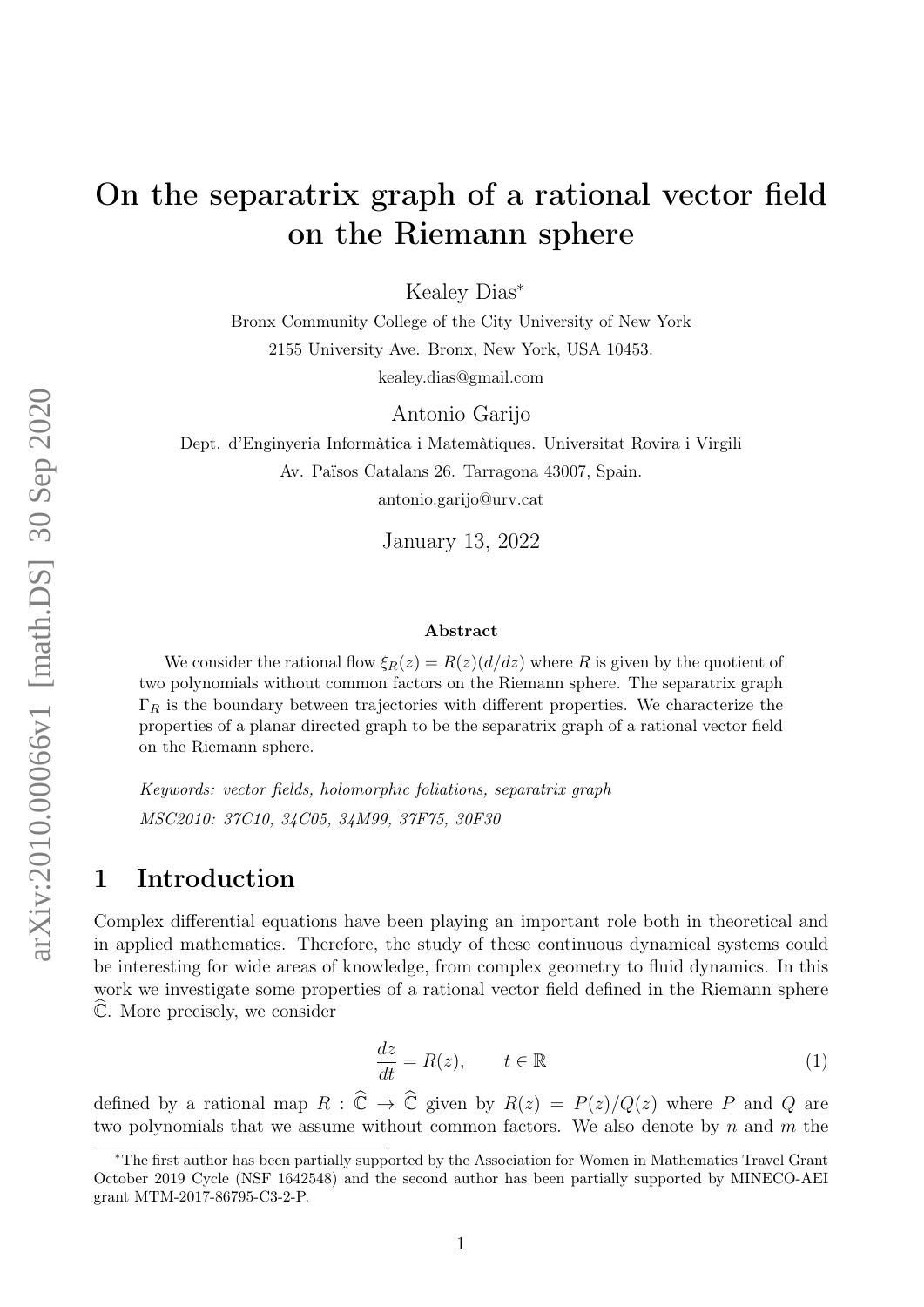degree of the polynomials  $P$  and  $Q$ , respectively. We assume that the degree of  $R$ , denoted by  $deg(R) = \max\{n, m\}$ , is bigger or equal than 2. Equivalently,  $\xi_R(z) = R(z)(d/dz)$  denotes the rational vector field associated to R. We concentrate in rational vector fields on the Riemann sphere. For a deep investigation on other Riemann surfaces we refer to [\[APMnRSCYR20\]](#page-23-0) and in the presence of an essential singularity to [\[APMnR17\]](#page-23-1).

These type of vector fields has been widely investigated from the local and global point of view (see for instance [\[Háj66a,](#page-24-0) [Háj66b,](#page-24-1) [BT77,](#page-24-2) [Sve79,](#page-24-3) [NK94,](#page-24-4) [Ben91,](#page-24-5) [MnR02,](#page-24-6) [GGJ07\]](#page-24-7)) and we quote briefly some well known results of these systems. The fact that the vector field  $\xi_R$  comes from a meromorphic map  $R$  provides specific properties to these kind of continuous dynamical systems. Among others  $\xi_R$  does not present limit cycles or there are not center-focus problem since the linear part of a critical point determines its behavior. More precisely, any simple zero  $\alpha$  of P gives a sink/source or a center of  $\xi_R$  according to  $Re(P'(\alpha))$  is different or equal to zero, respectively. A multiple zero of P gives a critical point of  $\xi_R$  with elliptic sectors. Finally, any root of Q gives a generalized saddle of the rational flow with hyperbolic sectors. A phase curve is called a separatrix if it tends to a saddle point. The separatrix graph, denoted by  $\Gamma_R$ , of the rational flow  $\xi_R$  is formed by the union of the closure of all the sepatrices of the system. The main goal of this work is to find a characterization of the separatrix graph of a rational vector field.

We mention two particular cases of rational vector fields. The first one is when the rational map is a polynomial P. The critical points of the polynomial flow  $\dot{z} = P(z)$  are the zeros of P, and  $\infty$  is a generalized saddle point. For more details of the classification of polynomial flows via a complete set of realizable topological and analytic invariants, we refer the reader to [\[BD10,](#page-24-8) [Dia13\]](#page-24-9). Our approach will be based on the polynomial case, taking into account that in the rational case has a richer structure in the phase space. One example of this difference is that the separatrix graph of polynomial flow is always connected, which is not always the case for rational flows.

The second particular case of rational flows we highlight is the Newton's flow when

$$
R(z) = -P(z)/P'(z)
$$

where  $P$  is a polynomial. In this case, the critical points of Newton's flow are sinks (zeros of P) and simple saddles (zeros of P') and  $\infty$  is a source. Among other properties the separatrix graph of a Newton's flow is connected. In 1985 S. Smale proposed a question related to the characterization of the separatrix graph of a Newton's flow ([\[Sma85\]](#page-24-10)). In 1988 M. Shub, D. Tischler and R. Williams solved completely this question ([\[STW88\]](#page-24-11)) characterizing the properties of a planar graph to be the separatrix graph of a Newton's flow.

Based on the same question, our goal is to find a characterization of the separatrix graph of any rational vector field. An admissible graph is a planar graph with the main properties of the separatrix graph of a rational vector field (see [§3](#page-8-0) for a precise definition). The main objective of this paper is to prove the following result.

**Theorem A.** A planar directed graph  $\Gamma$  homeomorphic to the separatrix graph of a rational vector field if and only if  $\Gamma$  is an admissible graph.

Significant progress has been made towards solving this problem in the work of J. Muciño (see [\[MnR02\]](#page-24-6)). That paper completely characterized the rational flows on compact Riemann surfaces of genus  $q > 1$ . The paper also gave a partial characterization of rational flows on  $\mathbb{C}$ : those where the poles and equilibrium points are simple. It remains to show the complete case of rational flows on  $\hat{\mathbb{C}}$ , which is what we do in this paper.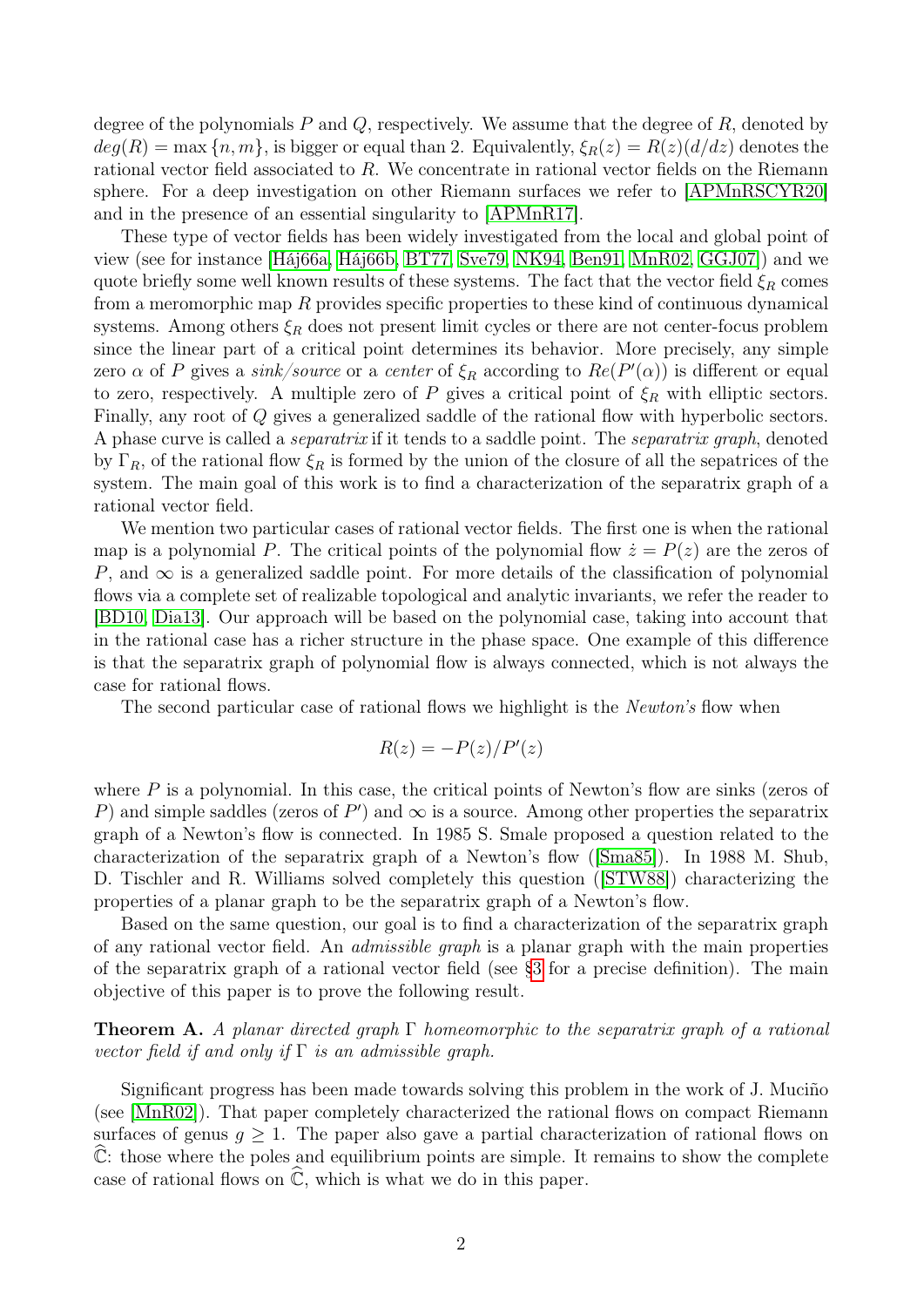In [§2](#page-2-0) we present the main properties of a rational flow, we define the separatrix graph of a rational vector field and deduce some of its properties. In [§3](#page-8-0) we introduce the abstract definition of an admissible graph, based on the properties of the separatrix graph of a rational flow. Finally, in [§4](#page-10-0) we prove the characterization of a separatrix graph of a rational flow stated in Theorem A.

# <span id="page-2-0"></span>2 Preliminaries

In this section we recall the main aspects of the phase portrait of a rational flow (see [\[Háj66a,](#page-24-0) [Háj66b,](#page-24-1) [BT77,](#page-24-2) [Sve79,](#page-24-3) [NK94,](#page-24-4) [Ben91,](#page-24-5) [MnR02,](#page-24-6) [GGJ07,](#page-24-7) [BD10,](#page-24-8) [Dia13\]](#page-24-9)). We start studying the local dynamics of equation [\(1\)](#page-0-0) in some punctured neighborhood of a critical point. The local behavior of a rational flow around a critical point  $z_0$  (see Proposition [1\)](#page-2-1) comes from its local normal form. For a simple zero of R the dynamics near  $z_0$  is conformally conjugate to  $\dot{z} = R'(z_0)z$  near the origin; for a multiple zero of R of order  $k \geq 2$  one normal form is given by  $\dot{z} = z^k/(c + cz^{k-1})$  near the origin where  $c = \text{Res}(1/R, z_0)$ . Finally, the rational flow near a pole of R of order  $k > 1$  is conformally conjugate to  $z = 1/z^k$  near the origin.

In the next proposition we describe the local phase portrait, and we show the different types of behaviors in Figure [1.](#page-3-0)

<span id="page-2-1"></span>**Proposition 1.** Let  $R(z)$  be a holomorphic function in a punctured neigbourhood of  $z_0$ .

- (a) If  $z_0$  is a zero of R and  $R'(z_0) \neq 0$ , according to  $Re(R'(z_0)) < 0$ ,  $Re(R'(z_0)) > 0$  or  $Re(R'(z_0)) = 0$ , then the phase portrait of [\(1\)](#page-0-0) in a neigbourhood of  $z_0$  is a sink, a source or an isochronous center, respectively. In all the cases the index of  $\dot{z} = R(z)$  at  $z_0$  is 1.
- (b) If  $z_0$  is a zero of R of order  $k > 2$ , then the phase portrait of [\(1\)](#page-0-0) in a neigbourhood of  $z_0$  contains the union of  $2(k-1)$  elliptic sectors, so the index of  $\dot{z} = R(z)$  at  $z_0$  is k.
- (c) If  $z_0$  is a pole of R of order  $k \geq 1$ , the phase portrait of [\(1\)](#page-0-0) in a neigbourhood of  $z_0$  is a union of  $2(k + 1)$  hyperbolic sectors, and so the index of  $\dot{z} = R(z)$  at  $z_0$  is  $-k$ .

In Figure [1](#page-3-0) we sketch the phase portrait of a rational flow in a neighborhood of critical point. In the first row we show the local phase portrait of the simple zeros of R which could be sinks, sources, or isochronous centers. In the second row we show the phase portrait of a multiple zero of R with multiplicities  $k = 2, 3$ . Finally, in the third row we show the local phase portrait of a pole of R with multiplicities  $k = 1, 2$ .

From Proposition [1](#page-2-1) a multiple root of R is also called an *elliptic* critical point while a pole of R is called a saddle or a hyperbolic critical point.

Given any non-critical point  $z_0$  in the Riemann sphere, we denote by  $\gamma(t, z_0)$  the solution of the Cauchy problem associated to [\(1\)](#page-0-0) with initial condition  $\gamma(0, z_0) = z_0$ . Furthermore we can assume that  $\gamma$  is defined in its maximal interval of definition, thus  $\gamma(\cdot, z_0) : (t_{min}, t_{max}) \to \mathbb{C}$  is called a *trajectory* through  $z_0$ . There are only two possibilities for the limit set of a trajectory: a critical point or a periodic orbit. In the first case critical points are sinks, sources or elliptic points (corresponding to  $t_{min} = -\infty$  and/or  $t_{max} = +\infty$ ) or saddles (corresponding to  $t_{min} > -\infty$  and/or  $t_{max} < +\infty$ ); and the second case corresponds to a periodic trajectory  $\gamma(t+\tau, z_0) = \gamma(t, z_0)$  of minimal period  $\tau > 0$ . The Poincaré-Bendixon Theorem of a rational flow says that the  $\omega$ -limit set of an orbit is either a critical point or a periodic orbit, and in the second case the nearby orbit must be periodic. The missing cases (limit cycles and a union of singular points and phase curves) are not allowed due to the holomorphic structure of the flow.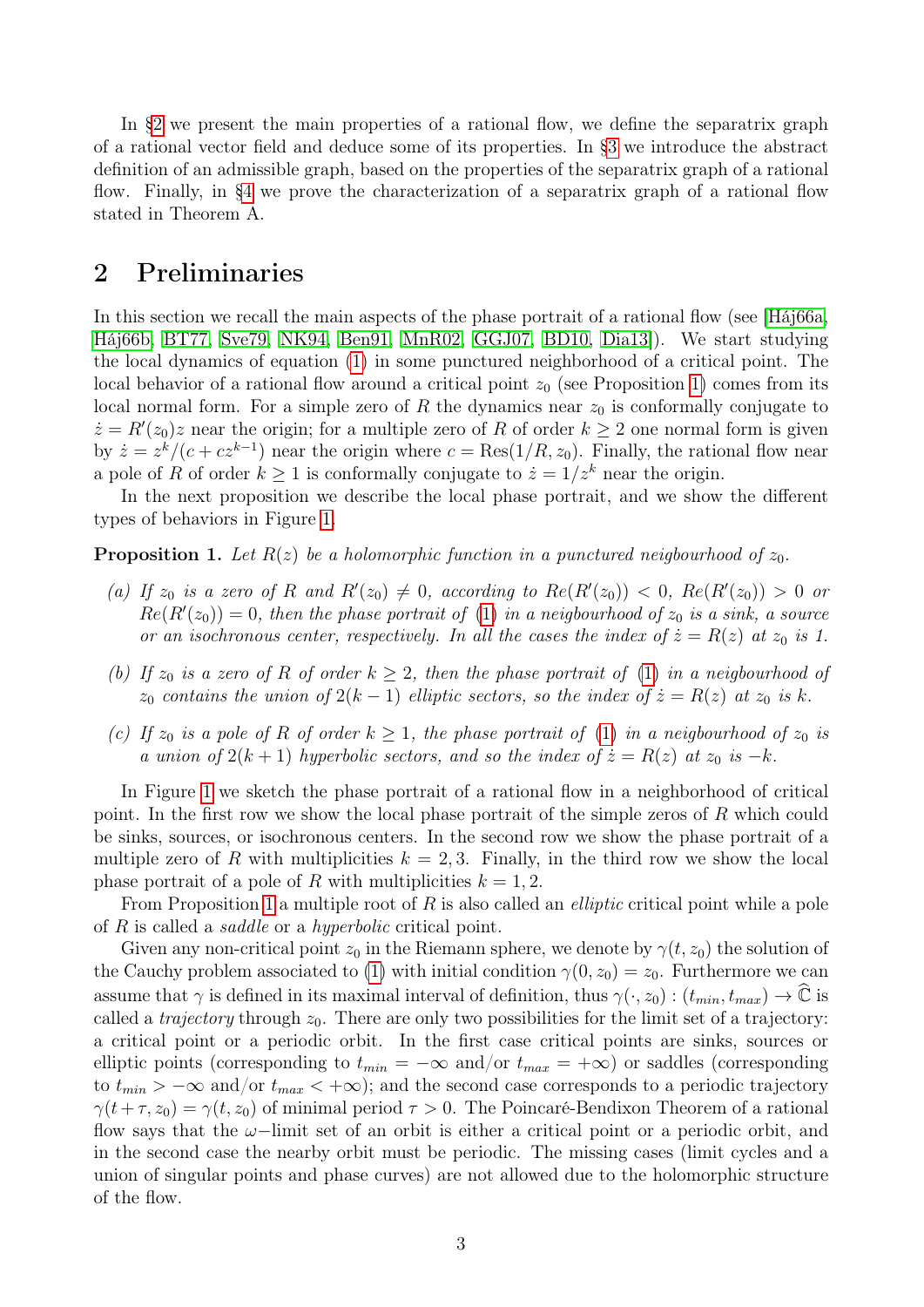

<span id="page-3-0"></span>Figure 1: Different local phase portraits near a critical point in a rational flow. In the first row a sink, a source and a center; in the second row two examples of a critical point of elliptic type; and finally in the third row two saddles.

We say that a trajectory  $\gamma$  is a *separatrix* if it lands in a (generalized) saddle point, or in other words, a separatrix is a trajectory for which the maximal interval of definition is different from R. There are also different types of separatrices: an *outgoing separatrix* when  $t_{min}$  >  $-\infty$  and  $t_{max} = \infty$ , an *ingoing separatrix* when  $t_{min} = -\infty$  and  $t_{max} < \infty$ , an heteroclinic separatrix when  $t_{min} > -\infty$ ,  $t_{max} < \infty$  and

$$
\lim_{t \to t_{min}} \gamma(t, z_0) \neq \lim_{t \to t_{max}} \gamma(t, z_0),
$$

and finally an *homoclinic separatrix* when  $t_{min} > -\infty$ ,  $t_{max} < \infty$  and

$$
\lim_{t \to t_{min}} \gamma(t, z_0) = \lim_{t \to t_{max}} \gamma(t, z_0).
$$

Equivalently, we could define the separatrices as the union of all the stable and unstable manifolds of all the hyperbolic points.

There are several equivalent definitions of the separatrix graph of the vector field  $\xi_R$  defined on the Riemann sphere  $\hat{\mathbb{C}}$ . We define the separatrix graph as the union of the closure of all the separatrices, thus

<span id="page-3-1"></span>
$$
\Gamma_R = \bigcup_{\gamma \, separation \, r \, in \, T} \overline{\gamma}.\tag{2}
$$

We notice that every separatrix  $\gamma(\cdot, z_0) : (t_{min}, t_{max}) \to \hat{\mathbb{C}}$  is defined on an open interval, thus we denote by  $\overline{\gamma}$  the separatrix  $\gamma$  and the two extremities  $\lim_{t \to t_{min}} \gamma(t, z_0)$  and  $\lim_{t \to t_{max}} \gamma(t, z_0)$ .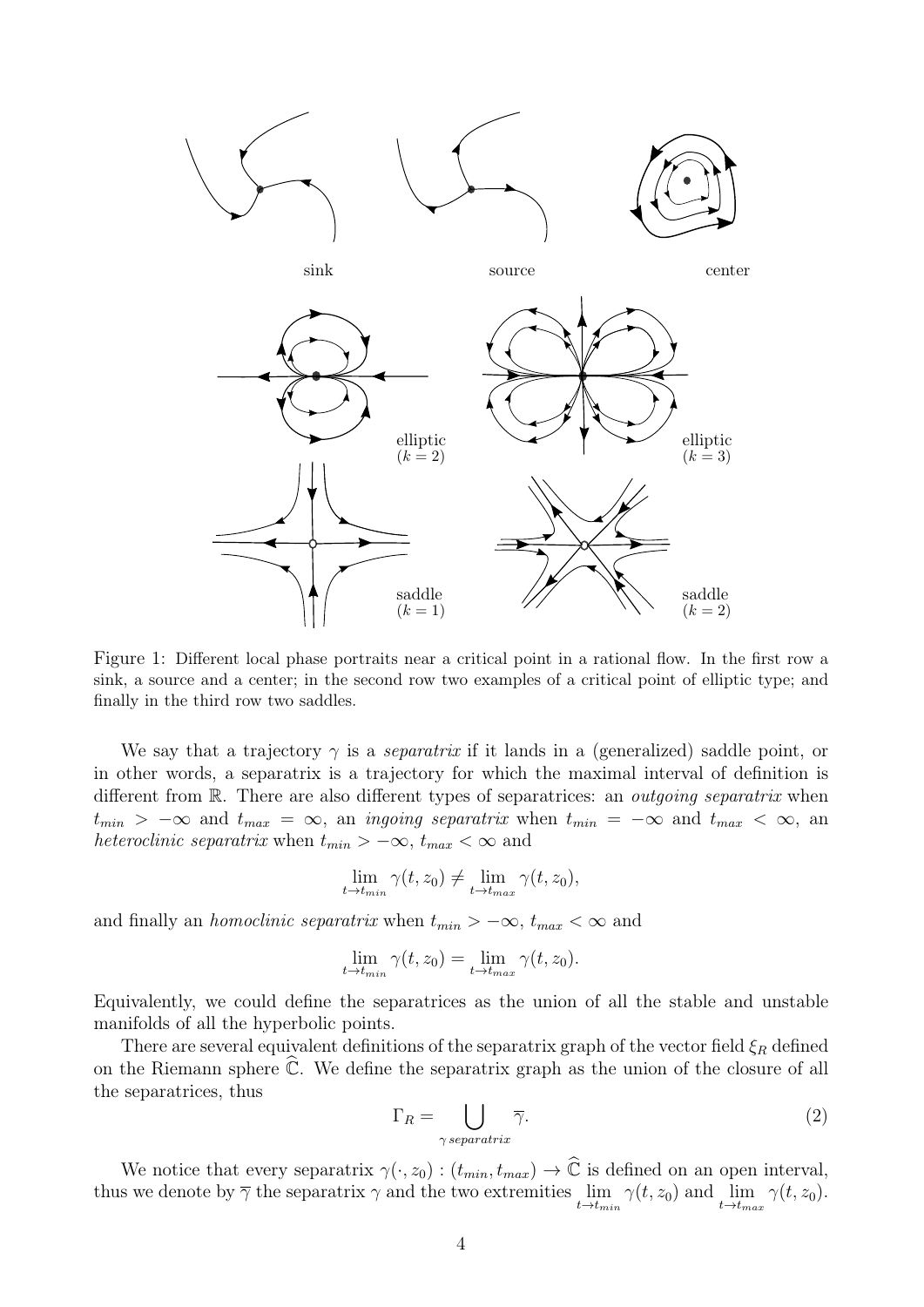If  $\gamma$  is an outgoing/ingoing separatrix one the two extremities is a zero of R and the other is a pole of  $R$ , moreover when the separatrix is homoclinic/heteroclinic then both extremities are poles of R.

<span id="page-4-0"></span>**Remark 1.** If R is a polynomial of degree 2 using our definition of the separatrix graph  $(2)$ we obtain that  $\Gamma_R = \emptyset$  since there are not any separatrix trajectory. Moreover, the phase portrait of R is well understood depending on the roots of R. Thus,  $\dot{z} = R(z)$  is conformally conjugate to  $\dot{z} = i(z-1)(z-1)$  where  $\hat{C} \setminus {\pm 1}$  is foliated by isochronous periodic orbits, or to  $\dot{z} = (z+1)(z-1)$  where  $\hat{C} \setminus {\pm 1}$  is foliated by orbits going from -1 to +1, or to  $\dot{z} = z^2$ where  $\mathbb{C} \setminus \{0\}$  is foliated by orbits going from 0 to 0.

From the above remark and hereafter we will assume that the degree of  $R$  is bigger or equal than three and thus  $\Gamma_R \neq \emptyset$ . The separatrix graph  $\Gamma_R$  is the boundary between trajectories with different properties. According the Markus Theorem ([\[Per01\]](#page-24-12), Thm. 2, Sec. 3.11) the separatrix graph  $\Gamma_R$  is closed, so their complement  $\widehat{\mathbb{C}} \setminus \Gamma_R$  is open. Following [\[BD10,](#page-24-8) [DES13\]](#page-24-13) the connected components of  $\widehat{\mathbb{C}} \setminus \Gamma_R$  are called *zones* or *canonical regions*. Moreover, in every zone all the trajectories are equivalent and could be classified into four types. See Figure [2.](#page-5-0)

- A center zone C contains an equilibrium point  $z_0$  which is a center. From the topological point of view  $C \setminus \{z_0\}$  is a doubly connected region conformally isomorphic to  $\mathbb{D} \setminus \{0\}$ . Thus  $C \setminus \{z_0\}$  has infinite modulus mod  $(C \setminus \{z_0\}) = \infty$ . Moreover, every center zone C is foliated by periodic orbits of the same period except the equilibrium point  $z_0$ . See Figure [2](#page-5-0) first row.
- An *annular zone A* is a doubly connected region with finite conformal modulus  $0 <$ mod  $(A)$  <  $+\infty$  also foliated by periodic orbits of the same period. Each boundary component of A is formed by one or several homoclinic/heteroclinic connections. The value mod  $(A)$  is a conformal invariant of the double connected region A. However, deforming continuously the separatrix graph we can modify the value of mod (A) to any other value in  $(0, +\infty)$ . See Figure [2](#page-5-0) second row.
- A parallel zone P is a simply connected region containing two different equilibrium points on the boundary of P, denoted by  $z_0$  and  $z_1$ , corresponding to the  $\alpha$ -limit point and  $\omega$ –limit point for all trajectories in P, respectively. The boundary of P contains one or two incoming landing separatrices and one or two outgoing landing separatrices, and zero or more homoclinic/heteroclinic connections. See Figure [2](#page-5-0) third row.
- An *elliptic zone*  $E$  is a simply connected region containing exactly one equilibrium point  $z_0$  on the boundary, which is both the  $\alpha$ −limit and  $\omega$ −limit for all trajectories. The boundary of E consists of one incoming landing separatrix, one outgoing landing separatrix, and zero or more homoclinic/heteroclinic connections. See Figure [2](#page-5-0) fourth row.

In the case of a polynomial vector field only center, elliptic, and parallel zones exist ( $[BD10]$ ) since annular zones needs at least two poles of R and polynomial vector fields only have a unique pole.

In each zone we can define the rectifying coordinates that globally conjugate the vector field  $\xi_R$  to the unit vector field  $1(d/dz)$ . In any simply connected domain avoiding zeros of R, the differential  $\frac{dz}{R(z)}$  has an antiderivative unique up to addition by a constant

$$
\phi(z) = \int_{r_0}^z \frac{dw}{R(w)}.
$$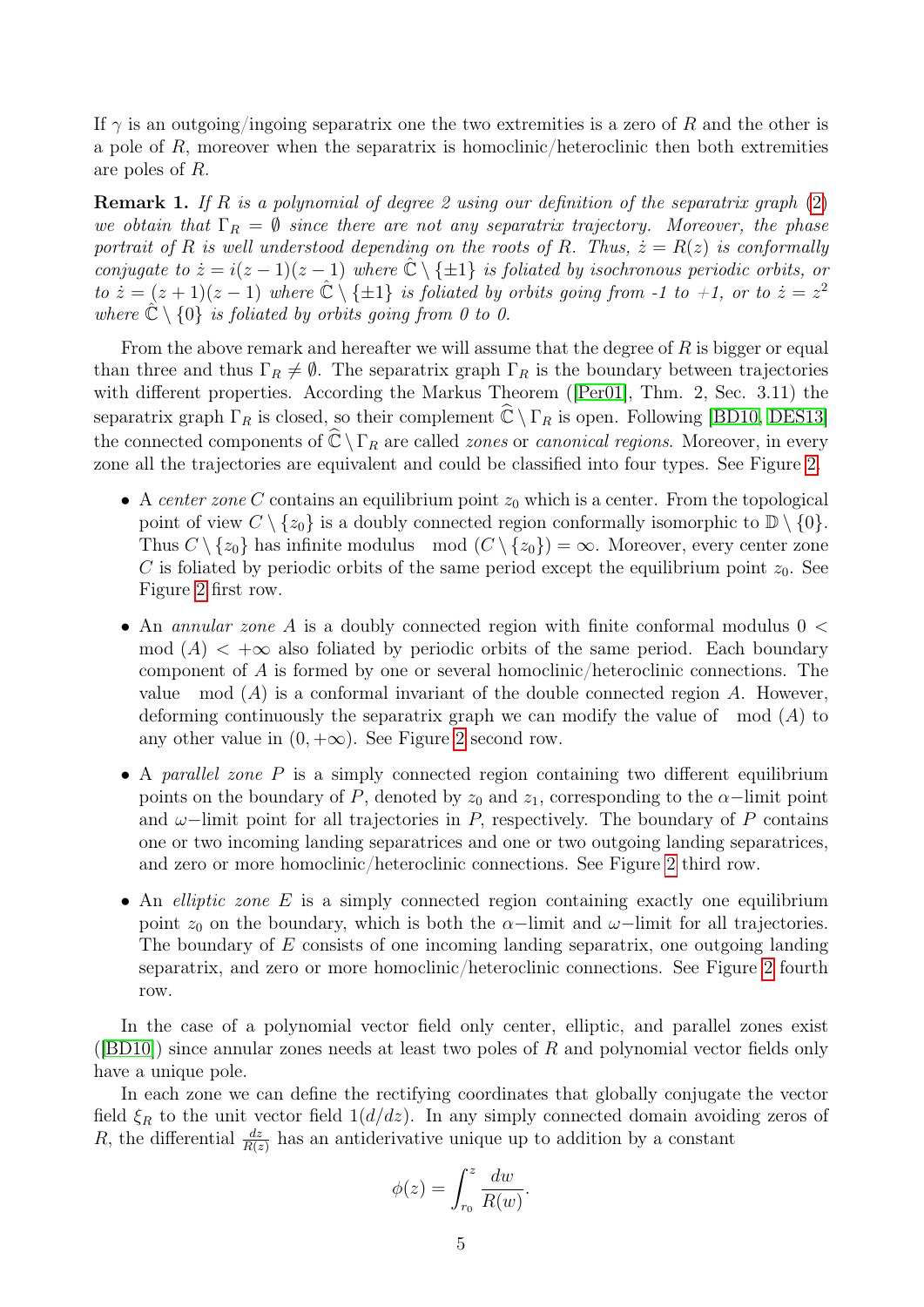

<span id="page-5-0"></span>Figure 2: The different types of zones: center, annular, parallel, and elliptic; and their corresponding image under the rectifying coordinates  $\phi$ : half infinite cylinder, finite cylinder, strip, and half plane. The points labeled  $w_0, \ldots, w_3$  are poles of R (saddles) and  $z_0$  and  $z_1$  are zeroes of R (sinks, sources, centers or elliptic points).

Note that

$$
\phi_*(\xi_R) = \phi'(z)R(z)\frac{d}{dz} = \frac{d}{dz}.
$$

The coordinates  $w = \phi(z)$  are, for this reason, called *rectifying coordinates*. We will call the images of zones under rectifying coordinates rectified zones. The rectified zones are of the following types. See Figure [2.](#page-5-0)

• The image of a center zone (minus a curve contained in the zone which joins the center  $z_0$  and a saddle equilibrium point in the boundary) under  $\phi$  is a *half infinite cylinder* C. It could be either an upper half infinite cylinder or a lower half infinite cylinder depending on the orientation of the closed trajectories in the center zone. In Figure [2](#page-5-0)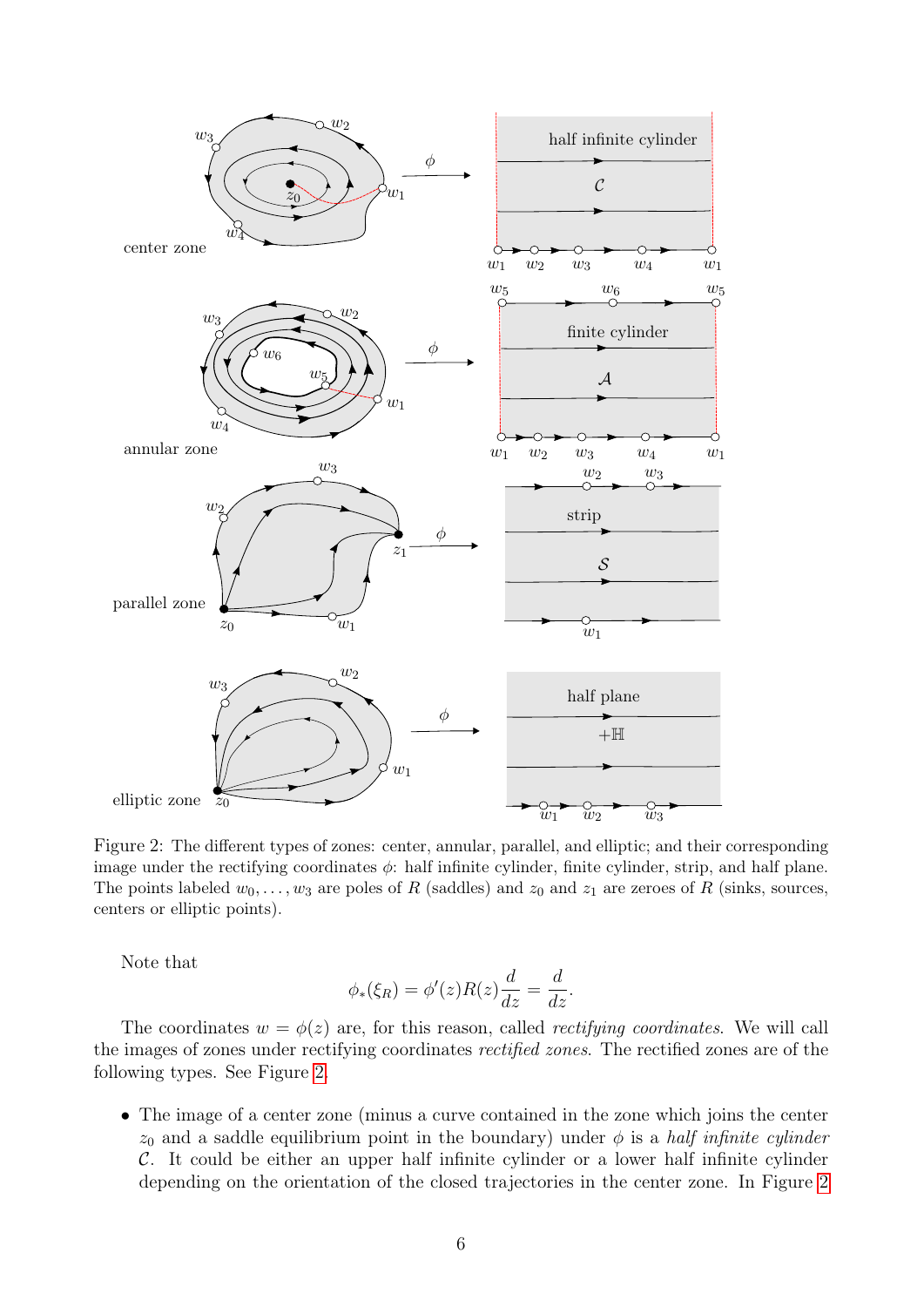(first row) we show a center with the trajectories oriented counterclockwise and their corresponding upper half infinite cylinder.

- The image of an annulus zone (minus a curve contained in the zone which joint two saddles equilibrium points each one in the two different boundaries) under  $\phi$  is a *finite cylinder*  $\mathcal{A}$ . It could be either an upper finite cylinder or lower finite cylinder depending on the orientation of the trajectories in the annulus. In Figure [2](#page-5-0) (second row) we show an annulus with the trajectories oriented counterclockwise and their corresponding upper finite cylinder.
- The image of a parallel zone under  $\phi$  is a horizontal *strip S*. See Figure [2](#page-5-0) (third row).
- The image of an elliptic zone under  $\phi$  is either an upper half plane  $+\mathbb{H}$  or a lower half plane −H. In Figure [2](#page-5-0) (fourth row) we show an elliptic zone with the trajectories oriented counterclockwise and their corresponding upper half plane.

We turn our attention to  $\infty$ ; this point can be interpreted as the north pole of the Riemann sphere  $\hat{\mathbb{C}}$ . The usual approach to investigate the local phase portrait of [\(1\)](#page-0-0) near  $\infty$  is to consider the change of variables  $w = 1/z$ . Thus  $z = \infty$  for [\(1\)](#page-0-0) becomes  $w = 0$  in the new variable. The local behavior of  $\infty$  mainly depends on the degrees of the polynomials P and Q. Using this approach the point of  $\infty$  could be a critical or a regular point. We recall that  $z_0$  is a regular point if the rational flow [\(1\)](#page-0-0) near  $z_0$  is conformally conjugated to  $\dot{z}=1$  near the origin.

We normalize [\(1\)](#page-0-0) so that the point at infinity is always a regular point. We claim that  $\infty$  is a regular point if and only if  $deg(P) = deg(Q) + 2$ . To see the claim we assume that  $\infty$  is a regular point or equivalently we assume that the index at  $\infty$  is equal to 0. From the Poincaré Index Theorem ([\[Per01\]](#page-24-12), Thm. 8, Sec. 3.12) we have that

$$
\sum_{c} I(c) = \chi(\widehat{\mathbb{C}}) = 2
$$

where the sum is taken over the critical points of the rational function  $R(z) = P(z)/Q(z)$ . Assuming the  $\infty$  is not a critical point and using Proposition [1](#page-2-1) we have that  $\sum_{c} I(c) = n - m$ , since every zero of R has index equal to their multiplicity as a root of P and every pole of R has index equal to minus their multiplicity as a root of Q. Concluding thus that when  $\infty$ is not a critical point then  $n = m + 2$ . In the next proposition we prove that we can always assume that  $\infty$  is a regular point.

<span id="page-6-0"></span>**Proposition 2.** Any rational flow  $R\frac{d}{dz}$  can be conformally conjugated by a Mobius transformation to one with  $deg(P) = deg(Q) + 2$ .

*Proof.* Pick any regular point  $\alpha$  for R not on a separatrix and such that  $P(\alpha)Q(\alpha) \neq 0$ , we also select  $a \neq 0$  and let  $M(z) = \frac{az}{z-\alpha}$  be the Mobius transformation which sends  $\alpha \mapsto \infty$  and  $\infty \mapsto a$ . Then  $(M)_*(R(z) \frac{d}{dz}) = \tilde{R}(w) \frac{d}{dw}$ , where

$$
\tilde{R}(w) = M'(M^{-1}(w)) \cdot R(M^{-1}(w))
$$
\n
$$
= \frac{-a\alpha}{\left(\frac{\alpha w}{w-a} - \alpha\right)^2} \cdot \frac{a_n \left(\frac{\alpha w}{w-a}\right)^n + \dots + a_0}{b_m \left(\frac{\alpha w}{w-a}\right)^m + \dots + b_0}
$$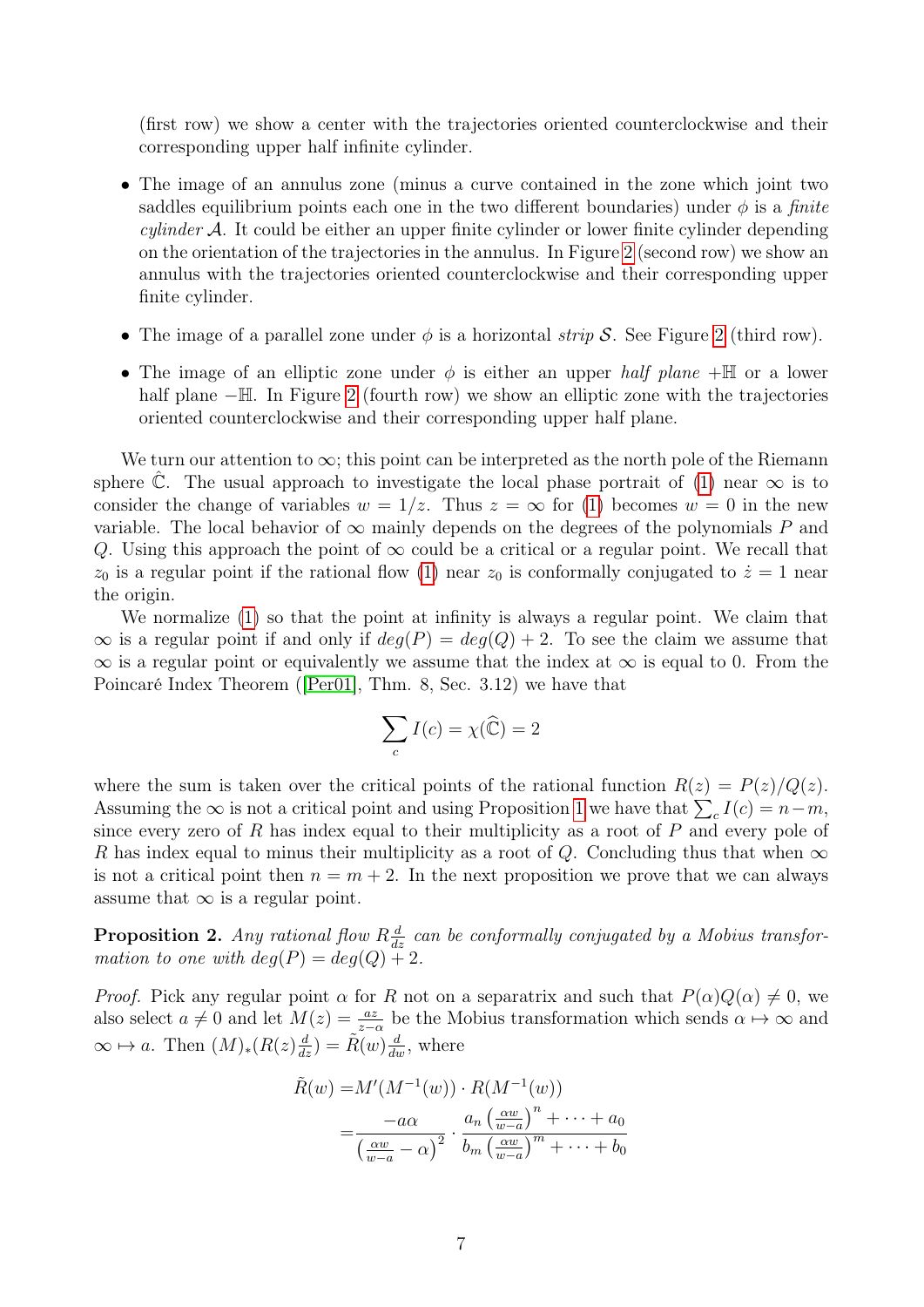and multiplying numerator and denominator by  $(w - a)^m (w - a)^n$  gives

$$
\tilde{R}(w) = -\frac{(w-a)^2}{a\alpha} \cdot \frac{(w-a)^m}{(w-a)^n} \cdot \frac{a_n(\alpha w)^n + a_{n-1}(w-a)^1(\alpha w)^{n-1} + \dots + a_0(w-a)^n}{b_m(\alpha w)^m + b_{m-1}(w-a)^1(\alpha w)^{m-1} + \dots + b_0(w-a)^m}
$$
\n
$$
= -\frac{(w-a)^{m+2}}{a\alpha (w-a)^n} \cdot \frac{P(\alpha)w^n + O(w^{n-1})}{Q(\alpha)w^m + O(w^{n-1})},
$$

where you can see that the degree of the numerator is  $n + m + 2$  and the degree of the denominator is  $n + m$ .  $\Box$ 

Hereafter and without loss of generality we can assume that our rational flow given by [\(1\)](#page-0-0) is such that  $deg(P) = deg(Q) + 2$ .

**Remark 2.** Given P a polynomial we have that  $\dot{z} = P(z)$  is conformally conjugate, via a Mobius transformation, to  $\dot{z} = \tilde{P}(z)/(z-a)^{n-2}$  where  $deg(P) = deg(\tilde{P})$ . So, polynomial flows write as  $R = P/Q$  with  $deg(P) = deg(Q) + 2$  and such that Q has a unique root. In a similar way, every Newton's flow  $\dot{z} = -P(z)/P'(z)$  is conformally conjugate to  $\dot{z} = (z-a)\tilde{P}(z)/\tilde{Q}(z)$ where  $deg(\tilde{P}) = deg(P)$  and  $deg(\tilde{Q}) = deg(P) - 1$ . In both cases the finite parameter  $a \in \mathbb{C}$ plays the role of  $\infty$ .

As mentioned before, the Markus Theorem asserts that the separatrix graph and one orbit in each canonical region is enough to characterize the flow modulo topological equivalences. The separatrix graph alone is not enough; the next lemma exemplifies that different rational flows can share the same separatrix graph.

**Lemma 1.** The rational vector fields  $\dot{z} = z^3/(z-1)$  and  $\dot{z} = i(z^2-1)(z^2-4)/(z^2+9)$  have an equivalent separatrix graph.

*Proof.* We observe that in both cases  $\infty$  is a regular point since  $deg(P) = deg(Q) + 2$ . We first consider the rational flow given by  $\dot{z} = \frac{z^3}{z-1}$  $\frac{z^3}{z-1}$  and we denote by  $\Gamma_1$  its separatrix graph. The phase portrait of  $\dot{z} = \frac{z^3}{z-1}$  $\frac{z^3}{z-1}$  exhibits an elliptic point located at the origin of multiplicity 3 and a saddle point at  $z = 1$  of multiplicity 1. Moreover, In both cases the local phase portrait around each equilibrium point is given by four separatrices, two incoming and two outcoming. We have that  $\mathbb{C} \backslash \Gamma_1$  is formed by four elliptic zones since all the other possibilities are excluded. So, every separatrix trajectory connects the saddle point with the multiple point and the complement is formed by four simply connected regions.

We secondly consider the rational flow given by  $\dot{z} = i \frac{(z^2-1)(z^2-4)}{z^2+9}$  $\frac{(-1)(z^2-4)}{z^2+9}$  and we denote by  $\Gamma_2$  its separatrix graph. Simple computations show that this rational vector field has four centers located at  $z = \pm 1$  and  $z = \pm 2$  and two simple saddle points at  $z = \pm 3i$ . Moreover, every simple saddle point has four separatrix trajectories, two incoming and two outcoming. Thus, the phase portrait has four center zones and the boundary of every center zone is formed by two heteroclinic connections. So, every separatrix trajectory connects the two simple saddles.

 $\Box$ 

In order to avoid this difficulty where different flows share the same separatrix graph, we color the vertices of the separatrix graph rather than including an orbit in each region. More precisely, we distinguish between saddle points (white vertices) and the rest of the critical points (black vertices).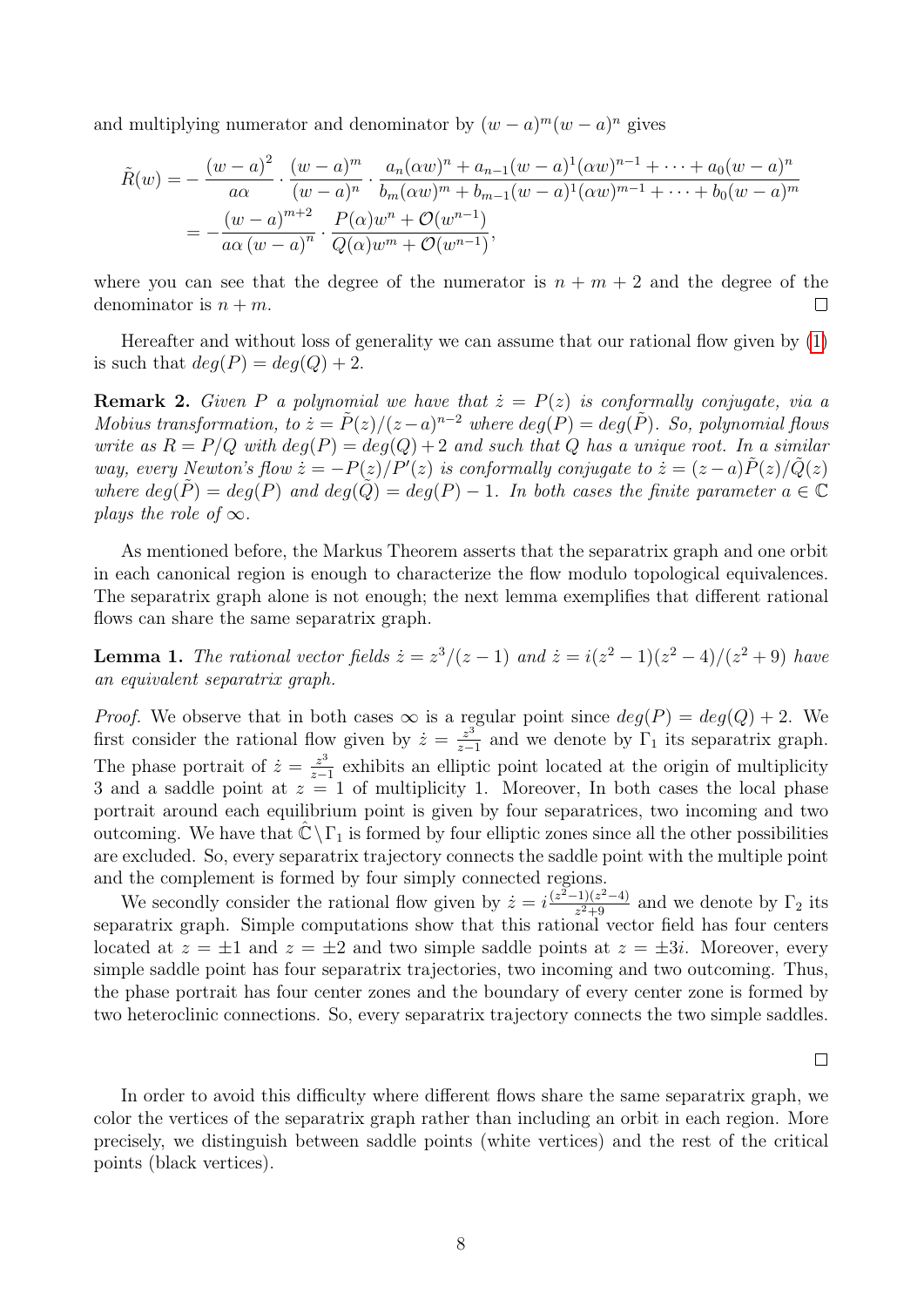

Figure 3: Sketch of the separatrix graph of the rational vector fields  $\dot{z} = z^3/(z-1)$  (left) and  $\dot{z} = i(z^2 - 1)(z^2 - 4)/(z^2 + 9)$  (right). In the first case the complement of separatrix graph is formed by four elliptic zones (left) and in the second case by four center zones (right). This demonstrates that the separatrix graph alone is not enough to determine topologically distinct phase portraits.

## <span id="page-8-0"></span>3 Definition of an admissible graph

In this section we will describe the conditions of an embedded planar directed graph to be the separatrix graph of a rational vector field. Roughly speaking an admissible graph is a planar and directed graph that looks like a separatrix graph of [\(1\)](#page-0-0).

We first introduce some notion of graphs. We denote the planar and directed graph by  $\Gamma = \{V, E\}$ , where V is the set of vertices and E the edges. In the set V we distinguish between two kind of vertices: white and black vertices. We will see later that white vertices will correspond to saddle points of the vector fields while black vertices will correspond to sink, sources and elliptic points of the vector field.

Given  $p \geq 0$ ,  $q \geq 1$  and  $k \geq 2$  we define the set of vertices and edges of  $\Gamma$  by,

$$
V = \{b_1, \dots, b_p, w_1, \dots, w_q\}
$$
  
\n
$$
E = \{e_1, \dots, e_k\}.
$$
\n(3)

where every oriented edge  $e_i = (x_i, y_i)$  starts at the vertex  $x_i \in V$  and finish at the vertex  $y_i \in V$ , for  $1 \leq i \leq k$ ; an edge  $e = (x, y)$  is called a *loop* in the case that  $x = y$ . For every vertex x we define the valence  $v(x)$  as the number of edges at the vertex x. In the case that the graph  $\Gamma$  exhibits a loop  $e = (x, x)$ , then this loop contributes 2 to the valence of the vertex x. In a similar way for every vertex x we define the cyclic reversals  $r(x)$  as the number of reversals, from edges starting at x to edges finishing at x, when you made a turn around x. We notice that the valence counts the number of edges at the vertex, while the cyclic reversal only counts the number of incoming and outgoing edges at the vertex. See Figure [4.](#page-8-1)



<span id="page-8-1"></span>Figure 4: Four examples counting the valence and reversals of a concrete vertex.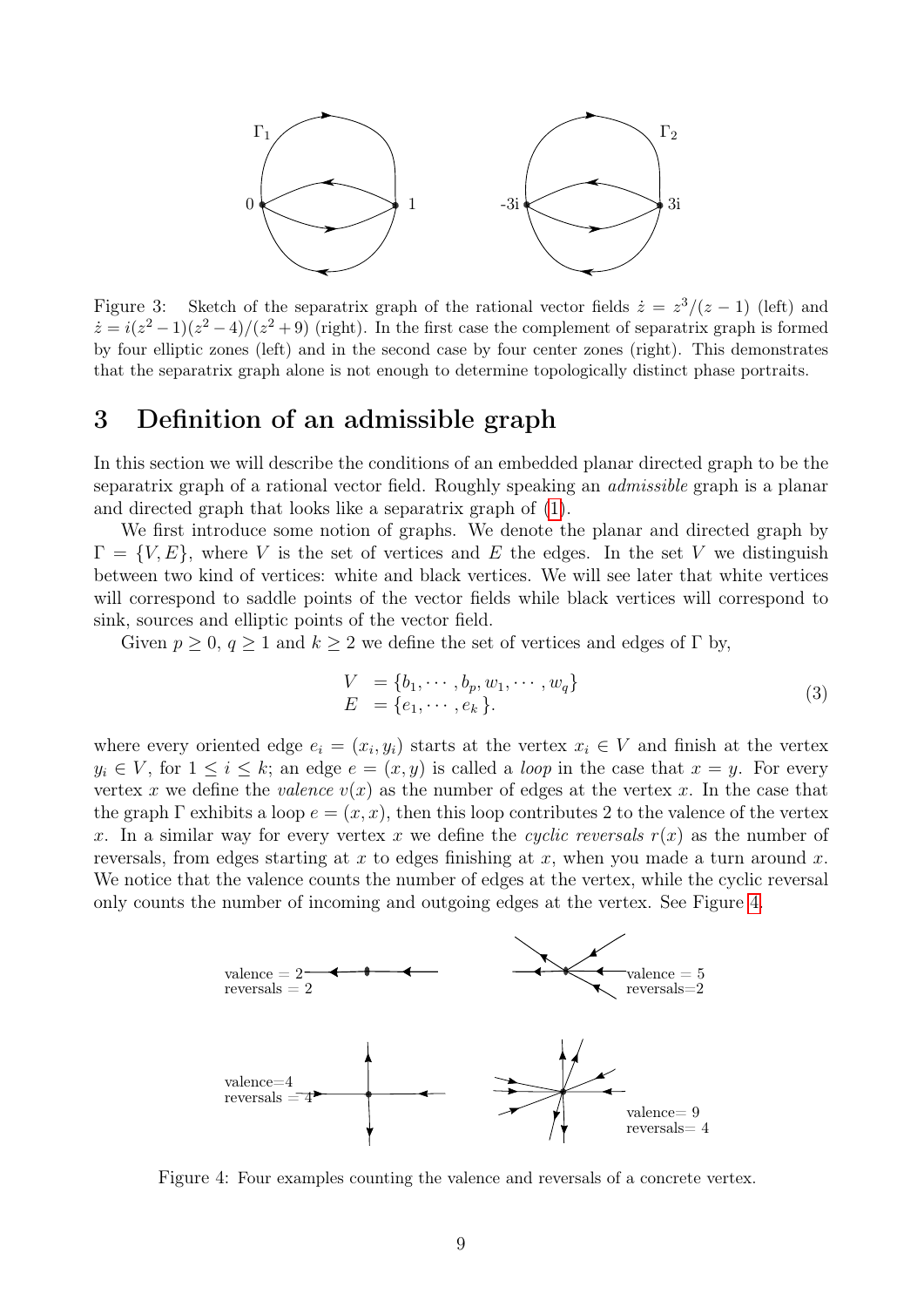Given a rational vector field [\(1\)](#page-0-0) we easily have the following properties at the critical points. Firstly, center points do not belong to the separatrix graph. Furthermore, if  $z_0$  is a saddle point of order  $k \ge 1$  then  $v(z_0) = r(z_0) = 2(k+1)$ , if  $z_0$  is a multiple root of R of order  $k \geq 2$  then  $r(z_0) = 2(k-1)$  and finally if  $z_0$  is a source or a sink of R then  $r(z_0) = 0$ . We notice that a priori we do not know what is the valence of a concrete root (simple or multiple) of R from its local behavior.

We also introduce the following quantities associated to the graph Γ. We denote by  $v = \sum$ q  $i=1$  $v(w_i)$  the total valence at the white vertices and  $\mathcal{R} = \sum$ p  $i=1$  $r(b_i)$  the total cyclic

reversals at the black vertices.

We can define an admissible graph  $\Gamma$  as a planar and directed graph with the main properties of the separatrix graph of a rational vector field. We notice that the separatrix graph of a rational vector fields involves three main ingredients. The first one is the local behavior at the vertices, the second one is the Poincaré index formula and finally what kind of domains are allowed at the complement of Γ.

<span id="page-9-1"></span>**Definition 1.** Let  $p \geq 0$ ,  $q \geq 1$  and  $k \geq 2$  three natural numbers. We consider  $\Gamma$  a planar and directed graph  $\Gamma = \{V, E\}$  where  $V = \{b_1, \cdots, b_p, w_1, \cdots, w_q\}$  are the vertices and  $E =$  ${e_1, \dots, e_k}$  are the edges. We say that  $\Gamma$  is an admissible graph if and only if the following conditions are satisfied

- (a) There are not isolated vertices.
- (b) Every edge is incoming or outgoing from a white vertex.
- (c) Every white vertex w verifies that  $v(w) = r(w)$  is an even number greater than or equal to  $\lambda$ .
- (d) Every black vertex b verifies that  $r(b)$  is an even number greater than or equal to 0.
- $(e)$   $p +$  $\mathcal R$ 2  $\leq 2 - q +$  $\mathcal V$ 2 (Poincaré index formula)
- (f) The complement of  $\Gamma$  is formed by simply connected and doubly connected regions. If  $N+1$  is the number of connected components of  $\Gamma$ , then  $\mathbb{C} \setminus \Gamma$  has N annular regions. Every annular region is doubly connected whose boundary is formed by white vertices, and both boundary components have the same orientation. See figure [6.](#page-12-0)
- (g) There are  $c := \frac{y}{2} q + 2 (p + \frac{\mathcal{R}}{2})$  $(\frac{\mathcal{R}}{2}) \geq 0$  center regions. Every center region is simply connected and has boundary which is an oriented cycle formed by white vertices. See figure [5.](#page-11-0)
- (h) There are R elliptic regions. Every elliptic region is simply connected and whose boundary is a cycle of exactly one black vertex and one or several white vertices, oriented from the unique black vertex to itself. See figure [7.](#page-12-1)
- (i) The rest of components of  $\mathbb{C} \setminus \Gamma$  are formed by parallel regions. Every parallel region is simply connected whose boundary contains two black vertices and two oriented paths (not necessarily disjoint) both going from one black vertex to the other black vertex. See figure [8.](#page-13-0)

<span id="page-9-0"></span>**Lemma 2.** Let  $\Gamma$  be the separatrix graph of a rational vector field [\(1\)](#page-0-0), then  $\Gamma$  is an admissible graph.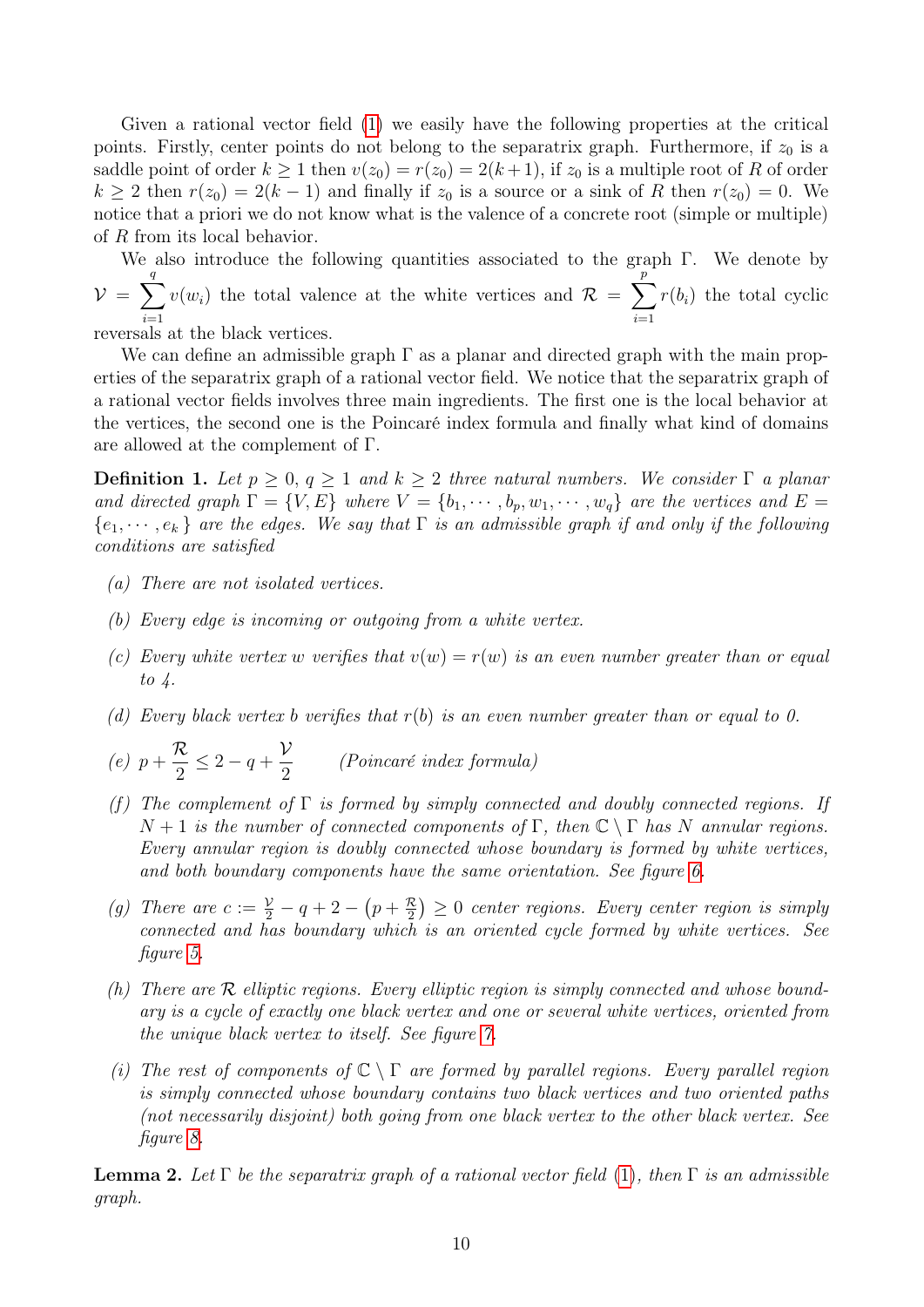*Proof.* We denote by  $\Gamma$  the separatrix graph of  $\dot{z} = R(z)$ . We color the saddle points white and sinks, sources, and multiple points black. We assume that the rational flow given by R writes as  $P(z)/Q(z)$ , with  $deg(P) = n$  and  $deg(Q) = n-2$  (see Proposition [2\)](#page-6-0) and  $n \geq 3$  (see Remark [1\)](#page-4-0). Since  $deg(Q) \geq 1$ , then we have at least one white vertex,  $q \geq 1$ , and at least two edges,  $k \geq 2$ . The first four properties of the definition of an admissible graph are trivially satisfied from the local behavior at critical points (see Proposition [1\)](#page-2-1).

We derive property (e) from Poincaré index formula. Firstly, we deal with saddle points (white vertices). By assumption every saddle point corresponds to a root of the polynomial Q. Writing

$$
Q(z) = \prod_{i=1}^{q} (z - w_i)^{d_i},
$$

we have that

<span id="page-10-1"></span>
$$
\mathcal{V} = \sum_{i=1}^{q} v(w_i) = \sum_{i=1}^{q} 2(d_i + 1) = 2(n - 2 + q), \tag{4}
$$

since a root  $w_i$  of multiplicity  $d_i$  has a valence equal to  $2(d_i + 1)$  $2(d_i + 1)$  (see Proposition 1) and  $deg(Q) = n-2.$ 

Secondly, we deal with sinks, sources and elliptic points (black vertices) which are roots of P. However, in that case we need to take into account center points (if there are any) since they are roots of P but not vertices of  $\Gamma$ . The number of sinks, sources and elliptic points verify

<span id="page-10-2"></span>
$$
\sum_{i=1}^{p} \left( \frac{r(b_i)}{2} + 1 \right) = \frac{\mathcal{R}}{2} + p \le n,
$$
\n(5)

since they are roots of P and  $deg(P) = n$ . Furthermore, we have that the number of center zones is exactly  $n - \frac{R}{2} - p$ .

Finally, combining Equations [\(4\)](#page-10-1) and [\(5\)](#page-10-2) we obtain the desired inequality

$$
p + \frac{\mathcal{R}}{2} \le 2 - q + \frac{\mathcal{V}}{2}.
$$

The rest of the properties follow from the four types of zones discussed in [§2.](#page-2-0) We only check the number of center regions  $(g)$ . From Equation [\(5\)](#page-10-2) the number of center is equal to  $n-(p+\frac{\mathcal{R}}{2})$  $\frac{\mathcal{R}}{2}$ . Replacing *n* from Equation [\(4\)](#page-10-1) we obtain that the number of center zones is exactly

$$
c := \frac{\mathcal{V}}{2} - q + 2 - \left(p + \frac{\mathcal{R}}{2}\right).
$$

# <span id="page-10-0"></span>4 Characterization of an admissible graph as a separatrix graph

The goal of this section is to prove Theorem A which states which planar graphs correspond to the separatrix graph of a rational flow. More precisely, Theorem A states that a planar and directed graph Γ corresponds to the separatrix graph of a rational vector field if and only if it is an admissible graph. The precise definition of an admissible graph is given in [§3.](#page-8-0) Almost trivially, any rational vector field must have separatrix graph satisfying these conditions, since the conditions were designed with the rational separatrix graph in mind (See Lemma [2\)](#page-9-0).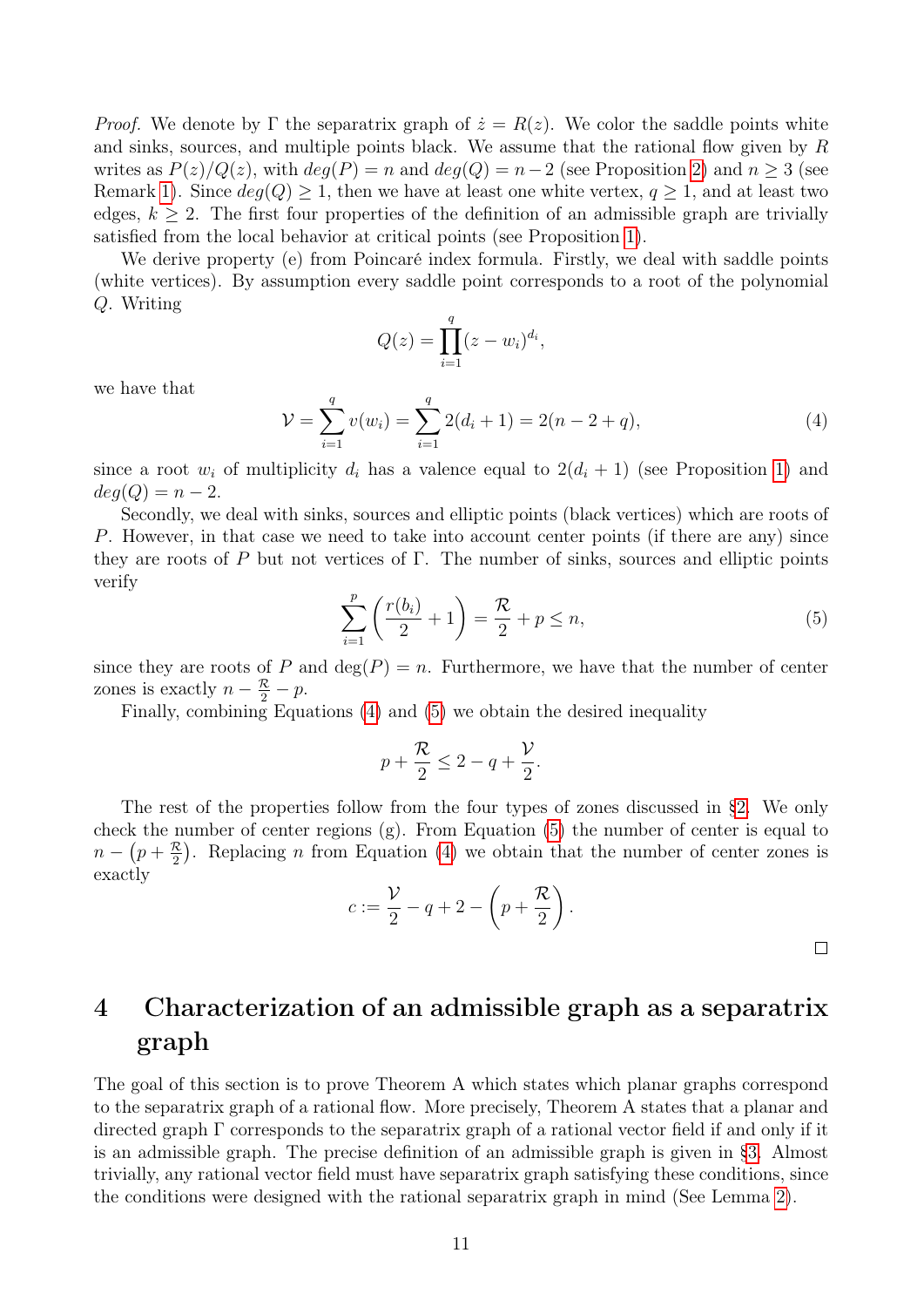Now we will show that the admissibility conditions are enough. The steps of the proof are listed here, and proving each step will follow.

- 1. Build rectified zones from Γ, and glue these together to create a rectified surface  $\mathcal{M}^*$ with punctures. See [§4.1.](#page-11-1)
- 2. Construct an atlas for  $\mathcal{M}^*$  to show that it is a Riemann surface, and use the charts around the punctures to define the closure  $\mathcal{M}$ . See [§4.2.](#page-14-0)
- 3. Use the Euler characteristic to show that M is homeomorphic to  $\mathbb{C}$ , and the Uniformization Theorem then gives that it is, in fact, isomorphic to  $\mathbb{C}$ . See [§4.3.](#page-16-0)
- 4. Endow  $\mathcal{M}^* \setminus \{w_1, \ldots, w_q\}$  with the vector field  $\frac{d}{dz}$  in the natural charts, and extend this holomorphically to the vector field  $\xi_{\mathcal{M}}$ , holomorphic on  $\mathcal{M} \setminus \{w_1, \ldots, w_q\}$  and meromorphic on  $\mathcal{M}$ . See [§4.4.](#page-17-0)
- 5. With all these in our hands we can prove Theorem A. We show that the induced vector field must be a rational vector field of the form [\(1\)](#page-0-0) with  $deg(P) = deg(Q) + 2$ . See [§4.5.](#page-19-0)

### <span id="page-11-1"></span>4.1 The rectified surface  $\mathcal{M}^*$  with punctures

#### 4.1.1 Building zones from the metric graph

Let  $\Gamma = \{V, E\}$  be an admissible graph with q white vertices  $w_1, \ldots, w_q$ , p black vertices  $b_1, \ldots, b_q$ ; and k edges denoted by  $e_1, \ldots, e_k$  (see [§3](#page-8-0) for details).

We will construct the four different types of rectified zones as a building blocks of the rectified surface  $\mathcal{M}^*$ : half-infinite cylinders C, finite cylinders A, half-planes  $\pm \mathbb{H}$ , and strips S. We will first explain their topology, and afterwards explain their geometry, since it turns out that choosing the lengths of the edges joining white vertices on the boundaries is not as straightforward as one would initially imagine.

For each simply connected component of  $\mathbb{C} \setminus \Gamma$  which is bounded by a counterclockwise (resp. clockwise) oriented cycle with  $N$  edges connecting  $M$  white vertices, construct an upper (resp. lower) half-infinite cylinder  $\mathcal{C} = \mathbb{H}_+ / L\mathbb{Z}$ , where the oriented cycle is on  $\mathbb{R} / L\mathbb{Z}$ and  $L$  is the sum of the  $N$  segment lengths between the white vertices to be determined (see [§4.1.2\)](#page-13-1). Thus given any  $L > 0$  the above construction of the half-infinite cylinder C depends on L. See Figure [5.](#page-11-0)



<span id="page-11-0"></span>Figure 5: Example of a simply connected region bounded by a clockwise oriented cycle formed by four white vertices and five edges (left), and the rectified zone  $\mathcal C$  a half-infinite cylinder (right).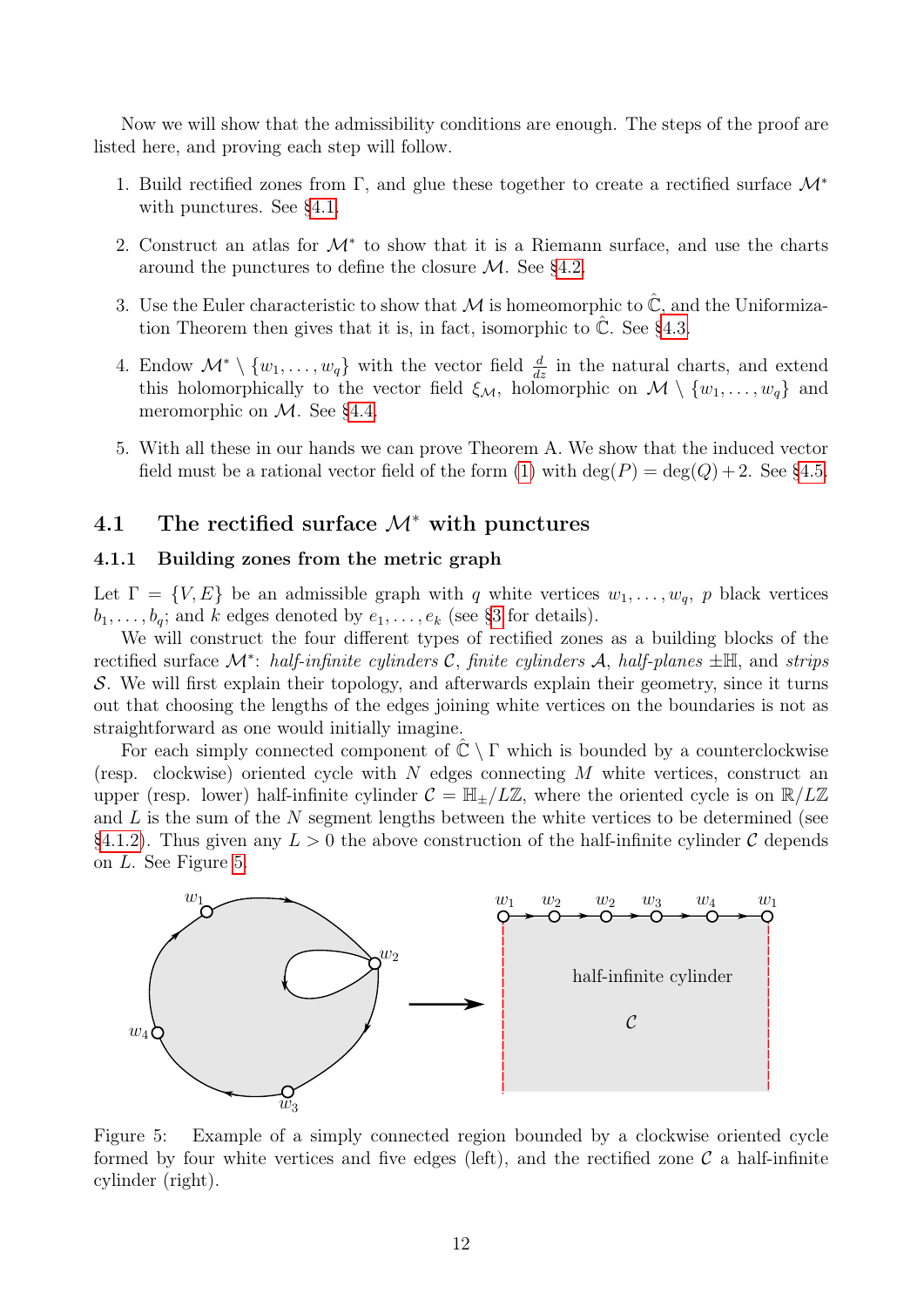For each doubly-connected region, construct a finite cylinder  $A$  as follows (see Figure [6\)](#page-12-0). Take the oriented boundary component which is an oriented cycle containing  $N_1$  edges



<span id="page-12-0"></span>Figure 6: Example of a doubly connected component bounded by two clockwise oriented cycles, one formed by two white vertices and two edges and the other formed by four vertices and five edges (left), and a corresponding rectified zone  $A$  a finite cylinder (right).

connecting  $M_1$  white vertices where the annulus is to the left of the boundary component and send it to  $\mathbb{R}/L\mathbb{Z}$ , where L is the sum of the  $N_1$  segment lengths between the white vertices to be determined (see [§4.1.2\)](#page-13-1). Take the oriented boundary component where the annulus is to the right and send it to  $\mathbb{R}/L\mathbb{Z}+i$ , where L is the same as for the other boundary component. This is a finite cylinder with height 1 and circumference L. As before this construction could be done for every  $L > 0$ . As we mention before, we can deform continuously the separatrix graph such that mod  $(A) = L$ . Note that there is a choice of shear, the relative positions of the white vertices on the upper and lower boundaries.



<span id="page-12-1"></span>Figure 7: Example of simply connected component with exactly one black vertex on the boundary and three white vertices forming a counterclockwise cycle with four edges (left), and their corresponding rectified zone  $\mathbb{H}_+$  a half-plane (right).

For each simply connected component with boundary oriented from the unique black vertex to itself, map this boundary to the real line such that the orientation of the boundary is from  $-\infty$  to  $+\infty$  and such that  $\pm\infty$  correspond to the black vertex. Take the upper half-plane  $\mathbb{H}_+$  (resp. lower half-plane  $\mathbb{H}_-$ ) if the component is to the left (resp. right) of its boundary.

For each simply connected component with exactly two black vertices on the boundary, the boundary consists of two sets of edges (not necessarily disjoint) which connect one black vertex to the other, respecting the orientation of the edges (see Figure [8\)](#page-13-0). Construct a horizontal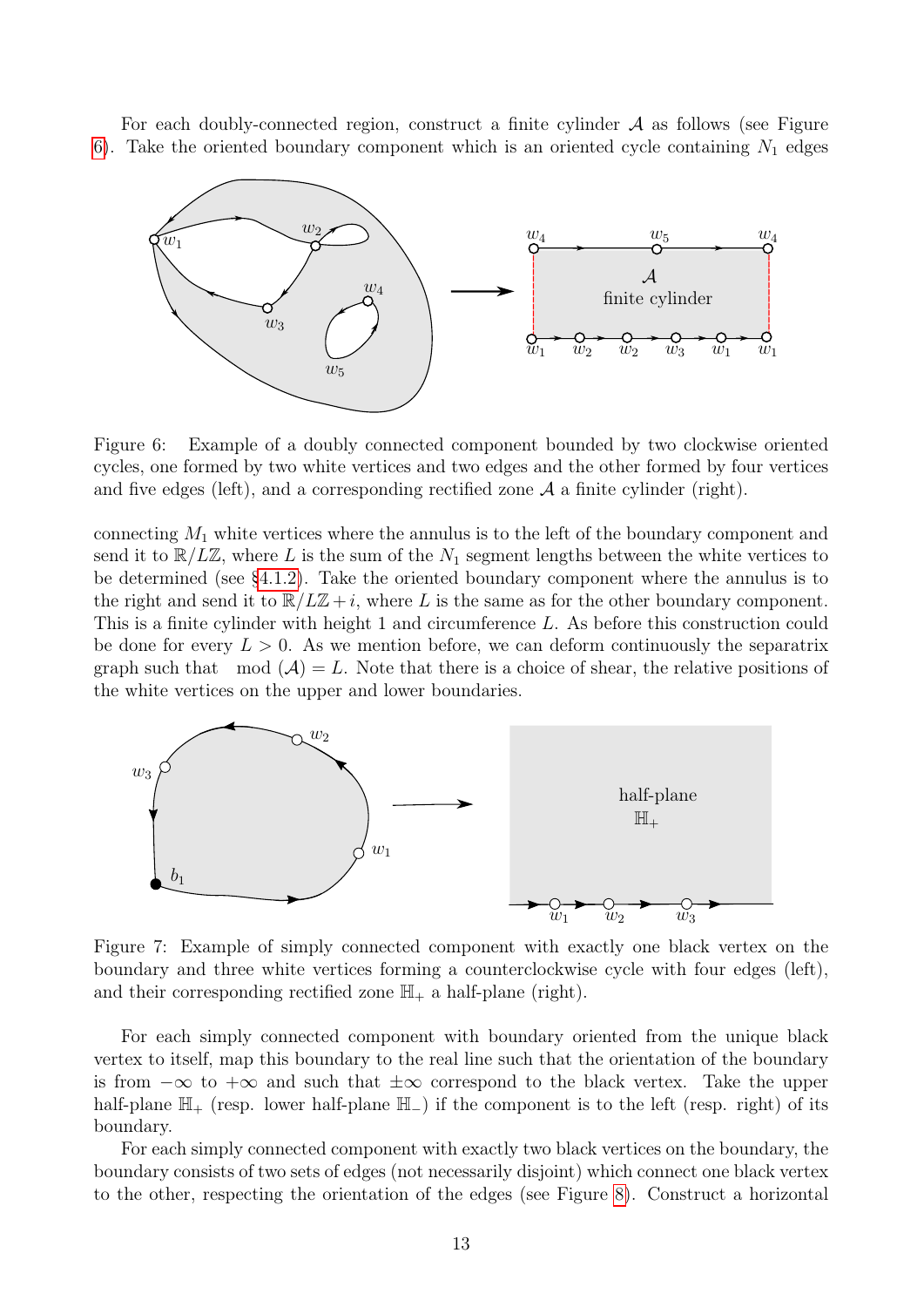

<span id="page-13-0"></span>Figure 8: Example of simply connected component with exactly two black vertices and four white vertices on the boundary, the boundary consists of two sets of edges which connect one black vertex to the other. More precisely,  $b_1 \rightarrow w_1 \rightarrow w_2 \rightarrow w_3 \rightarrow w_4 \rightarrow b_2$  and  $b_1 \rightarrow w_2 \rightarrow w_4 \rightarrow b_2$  (left); and the corresponding rectified zone S a strip (right).

infinite strip with height 1 such that the upper and lower boundaries are horizontal lines, each corresponding to the two boundary sets of edges. There is again a choice of relative positions of the white vertices on the upper and lower boundaries.

#### <span id="page-13-1"></span>4.1.2 Assigning Lengths

We now discuss how to set the lengths of the heteroclinic and homoclinic segments on the boundaries of these regions. It would be simplest to set all of these lengths equal to 1, but this cannot (usually) be done, as will now be explained. Each annular region (if they are any) has two boundary components, say one which has  $N_1$  edges and the other has  $N_2$  edges. The lengths of these boundary components need to be equal, since the trajectories in annular regions are isochronous. Since in general  $N_1 \neq N_2$ , setting each edge length equal to 1 would give one boundary component length  $N_1$  and the other boundary component length  $N_2$ . Even though the lengths cannot usually all be set to equal 1, the following result shows that there does exist some consistent assignment of lengths for every admissible graph.

<span id="page-13-2"></span>**Proposition 3.** For every admissible graph, let  $x_1, \ldots, x_n$  be the lengths of the edges that connect white vertices to white vertices. There exists assignment of positive numbers to  $x_1, \ldots, x_n$ such that for each of the N annuli, the lengths of each of the two boundary components are equal.

The proof, relegated to the Appendix, will apply a result by Dines [\[Din27\]](#page-24-14) regarding the existence of solutions to systems of linear equations which have all positive components.

#### 4.1.3 Definition of  $\mathcal{M}^*$

Utilizing admissible  $\Gamma$  and Proposition [3,](#page-13-2) we construct half-infinite cylinders  $\mathcal{C}_i$ , finite cylinders  $\mathcal{A}_i$ , half-planes  $\pm \mathbb{H}$ , and strips  $\mathcal{S}_i$  as subsets in  $\mathbb{C}$ . We define

$$
\mathcal{M}^* = \left(\mathcal{C}_i \sqcup \mathcal{A}_i \sqcup \pm \mathbb{H} \sqcup \mathcal{S}_i\right) / \sim,
$$
\n<sup>(6)</sup>

where  $\sim$  is the equivalence relation such that all points corresponding to the same white vertex are identified, and each pair of points on the two occurrences of any separatrix (edge of  $\Gamma$ ) are identified by isometry.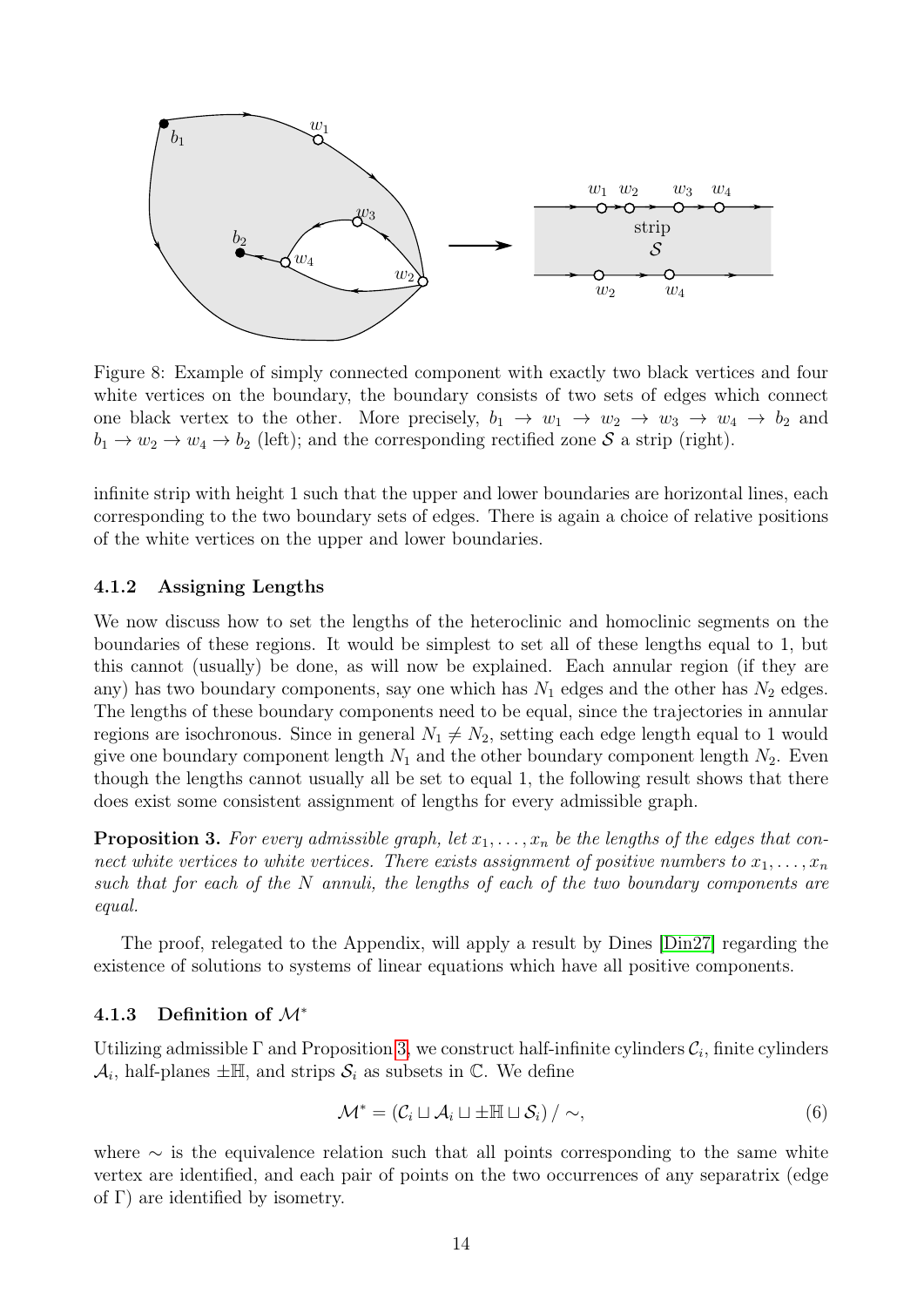We will make charts of the neighborhoods of the boundary components of  $\mathcal{M}^*$  to show that each corresponds to one point. The natural  $(p + c)$ -point closure of  $\mathcal{M}^*$  is denoted M and is called the *rectified surface*. We notice that these  $p + c$  points correspond to the p black points and the c centers (see Definition [1](#page-9-1) (g)) that are omitted in the construction of  $\mathcal{M}^*$ . The construction of the Riemann surface structure on  $\mathcal M$  is contained in the construction below of an atlas.

### <span id="page-14-0"></span>4.2 The Riemann surface M

### <span id="page-14-2"></span>4.2.1 An atlas for M

We show that M is a Riemann surface by constructing an atlas  $(U_i, \eta_i)$  for M with holomorphic transition maps. There are obvious charts over the interior of each half-infinite cylinders  $\mathcal{C}_i$ , finite cylinders  $\mathcal{A}_i$ , half-planes  $\pm \mathbb{H}$ , and strips  $\mathcal{S}_i$ , and the transition maps are, at worst, translations in C. It remains to show charts over:

- points on edges of  $\Gamma$  (separatrices),
- the white vertices  $\{w_i \mid i = 1, \ldots, q\}$ , and
- the punctures of  $\mathcal{M}^*$ .

We treat each case in turn. Firstly, for points on edges we note the following. Since each edge is on the upper boundary of exactly one rectified zone and on the lower boundary of exactly one rectified zone, we define a neighborhood of a point on a edge in the natural way: construct sufficiently small half-disks of the same radius in the upper and lower zone, and identify by isometry (see Figure [9\)](#page-14-1).



<span id="page-14-1"></span>Figure 9: Sketch of the construction of a neighborhood of a point  $z$  in an edge of the admissible graph.

Secondly, let  $w := w_i$  be one of the q white vertices of Γ. We know that the valence at w is equal to  $2(m + 1)$  $2(m + 1)$  $2(m + 1)$  with  $m \geq 1$ , since  $\Gamma$  is an admissible graph (see Definition 1 (c)). Thus, w is on the boundary of  $2(m + 1)$  rectified zones:  $m + 1$  on lower boundaries of halfplanes, strips, or (finite or half-infinite) cylinders, and  $m + 1$  copies on upper boundaries. We define a chart around each w as follows. Let  $D_k^{\pm}$  $\frac{1}{k}$ ,  $k = 1, \ldots, m + 1$  be the upper or lower semi-disk with center  $w$  in either a strip, half-plane, half-infinite cylinder, or finite cylinder,  $+$  if an upper semi-disk and  $-$  if a lower semi-disk, and with radius r sufficiently small. The neighborhood of w is then the half-disks taken with proper identification,  $\{D_k^{\pm}$  $\binom{\pm}{k}$  /  $\sim$ , since this maps univalently to a sufficiently small open disk in  $\mathbb C$  by an  $(m + 1)$ -st root. In Figure [10](#page-15-0)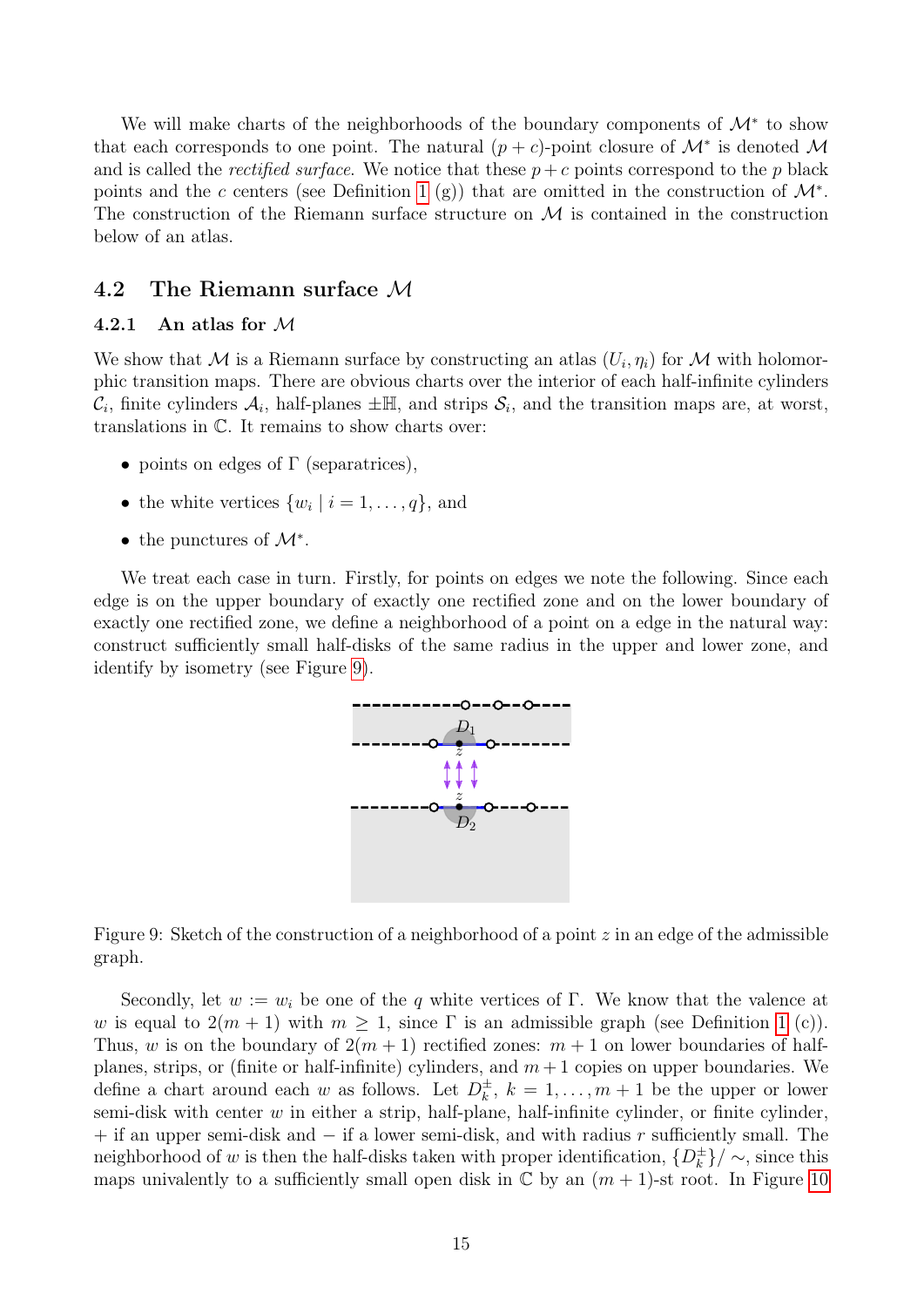

<span id="page-15-0"></span>Figure 10: We sketch the construction of the neighborhood of a white vertex w with valence 4, which corresponds to  $m = 1$ . Thus w is on the boundary of four rectified zones: an upper half plane (top left), a strip (bottom left), a lower half plane (top right) and an upper half-infinite cylinder (bottom right). Suitable identification of these half-disks gives a neighborhood of  $w$ in  $M$  which maps univalently to a disk in  $\mathbb C$  under a suitable square root.

we sketch the situation where  $m = 1$  which maps to a small disk in  $\mathbb C$  under a suitable square root.

Thirdly, we now construct charts in neighborhoods  $U \subset \mathcal{M}$  covering each boundary component of  $\mathcal{M}^*$ . The boundary components of  $\mathcal{M}^*$  come from the black vertices of  $\Gamma$  or the ends of half-infinite cylinders. The latter case is simpler, so we begin there.

Each half-infinite cylinder C is conformally isomorphic to  $\mathbb{D}\setminus\{0\}\subset\mathbb{C}$ . This chart extends homeomorphically to the closure, by mapping the puncture  $\infty_{[\mathcal{C}]}$  to  $0 \in \mathbb{C}$ . We remember that there are c cylinders and hence c such punctures (see Definition [1](#page-9-1)  $(g)$ ).

Next, consider the boundary components of  $\mathcal{M}^*$  which correspond to black vertices in  $\Gamma$  $\{b_i \mid i = 1, \ldots, p\}$  which only have edges directed toward (resp. away from) the black vertex. Let  $b := b_i$  be one of the p black vertices of  $\Gamma$  with this property. Each simply connected component with those edges on their boundaries must be a strip zone. Gluing those strips by the corresponding separatrices and truncating such that  $\Re(z) > R$  (resp.  $\Re(z) < R$ ) shows that a neighborhood  $U_{[b]}$  of b is a half-infinite cylinder to the right (resp. left). The conformal isomorphism  $z \mapsto \exp\left(\frac{\pm 2\pi i}{a}\right)$  $\left(\frac{2\pi i}{\rho}z\right)$  maps this cylinder to a punctured neighborhood of  $0 \in \mathbb{C}$ , where  $\rho \in \mathbb{H}$  is the number that gives the height and shear of the identification. This local chart extends homeomorphically to its closure (see Figure [11\)](#page-16-1).

The only case remaining is for a black vertex  $b := b_i$  which has adjacent edges directed both towards and away from it. There is a neighborhood  $U_{[b]}$  of the boundary at infinity in rectifying coordinates that we will show is doubly connected and has infinite modulus. Thus, showing the boundary is a single point.

<span id="page-15-1"></span>**Lemma 3.** All simple, closed curves in  $U_{[b]}$  are either homotopic to the bounded boundary component  $\gamma_0$  or homotopic to a point.

*Proof.* If  $\gamma_1$  is not homotopic to the boundary component  $\gamma_0$ , then there exists a simple curve  $\gamma_2$  which joins  $\gamma_0$  to infinity, where  $\gamma_1$  and  $\gamma_2$  do not intersect (see Figure [12\)](#page-17-1). The set  $U_{[b]} \setminus \gamma_2$ is simply connected. Therefore,  $\gamma_1$  is homotopic to a point since it is contained entirely in a simply connected set.  $\Box$ 

By Lemma [3,](#page-15-1)  $U_{[b]}$  is doubly connected since every non-trivial, simple closed curve in  $U_{[b]}$  is homotopic to  $\gamma_0$ . We now use Grötzsch's inequality to show that this doubly connected region has infinite modulus. Indeed, it is easy to see in rectifying coordinates that one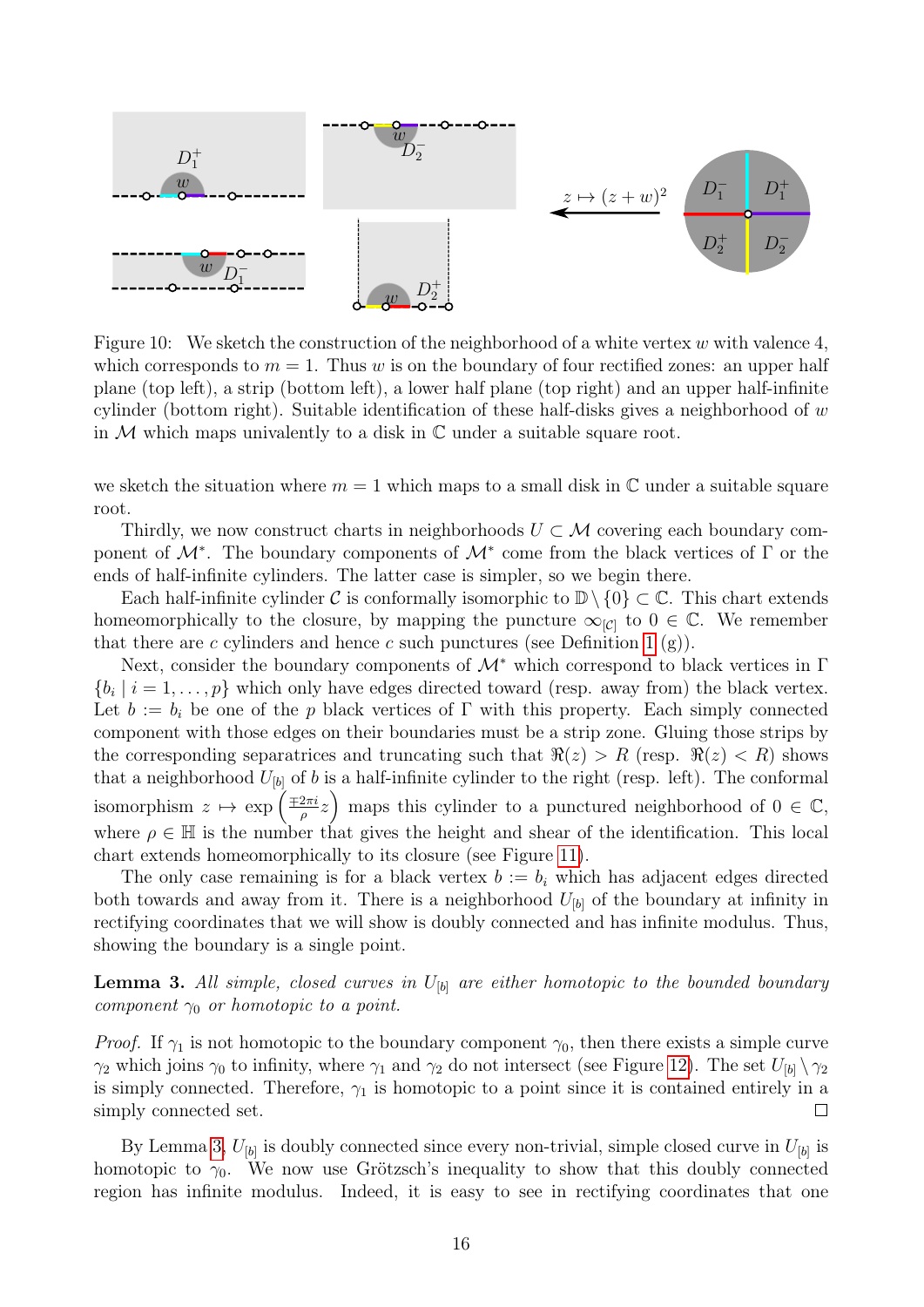

<span id="page-16-1"></span>Figure 11: A neighborhood  $U_{[b]}$  of  $b := b_i$ , where  $b_i \subset \Gamma$  is a black vertex with four edges in  $\Gamma$ directed away from it. Gluing those strips by the corresponding separatrices and truncating gives that  $U_{[b]}$  is a half-infinite cylinder to the left (the red dashed lines in the figure are identified by  $\rho \in \mathbb{H}$ ). Therefore,  $U_{[b]}$  is conformally isomorphic to  $\mathbb{D} \setminus \{0\} \subset \mathbb{C}$ , and the chart extends homeomorphically to the puncture.

can construct infinitely many disjoint annuli contained in  $U_{[b]}$  and homotopic to  $\gamma_0$  which have modulus bounded away from zero since the  $\mathbb H$  and strips are unbounded. Therefore, mod  $(U_{[b]}) = \infty$  since Grötzsch's inequality gives mod  $(U_{[b]}) \ge \sum_{i=1}^{\infty} \mod (A_i)$ , where the latter must be infinite since each modulus mod  $(A_i)$  is bounded away from zero. Therefore,  $U_{[b]}$  is conformally isomorphic to  $\mathbb{D}^*$  and can be extended homeomorphically by mapping the puncture  $\infty_{[b]}$  to  $0 \in \mathbb{C}$ .

Once we have defined a neighborhood  $U$  for every point in  $\mathcal{M}$ , we notice that all transition maps are translations or compositions of translations with conformal isomorphisms. Therefore, we have made an atlas with holomorphic transition maps on the Hausdorff space  $\mathcal{M}$ , and we can conclude that  $M$  is a Riemann surface.

## <span id="page-16-0"></span>4.3 M isomorphic to  $\widehat{\mathbb{C}}$

In this section we prove the following result.

<span id="page-16-2"></span>**Proposition 4.** M is homeomorphic to  $\widehat{\mathbb{C}}$ .

We first need a lemma regarding the Euler characteristic.

<span id="page-16-3"></span>**Lemma 4.** An embedded planar graph with  $N + 1$  connected components separated by N annular regions satisfies  $v - e + f = 2$ , where f is the number of simply connected faces (including the face containing  $\infty$ ).

*Proof.* It is well known that  $v - e + f = 2$  holds for connected graphs embedded in the plane with v vertices, e edges, and  $f$  faces which are simply connected. If there are additionally N annular regions, one may introduce one edge per annulus that connects a vertex on one boundary component of the annulus to the other boundary component. This yields a connected embedded planar graph which has v vertices,  $e + N$  edges, and  $f + N$  faces. Substituting in the equation gives the same result.  $\Box$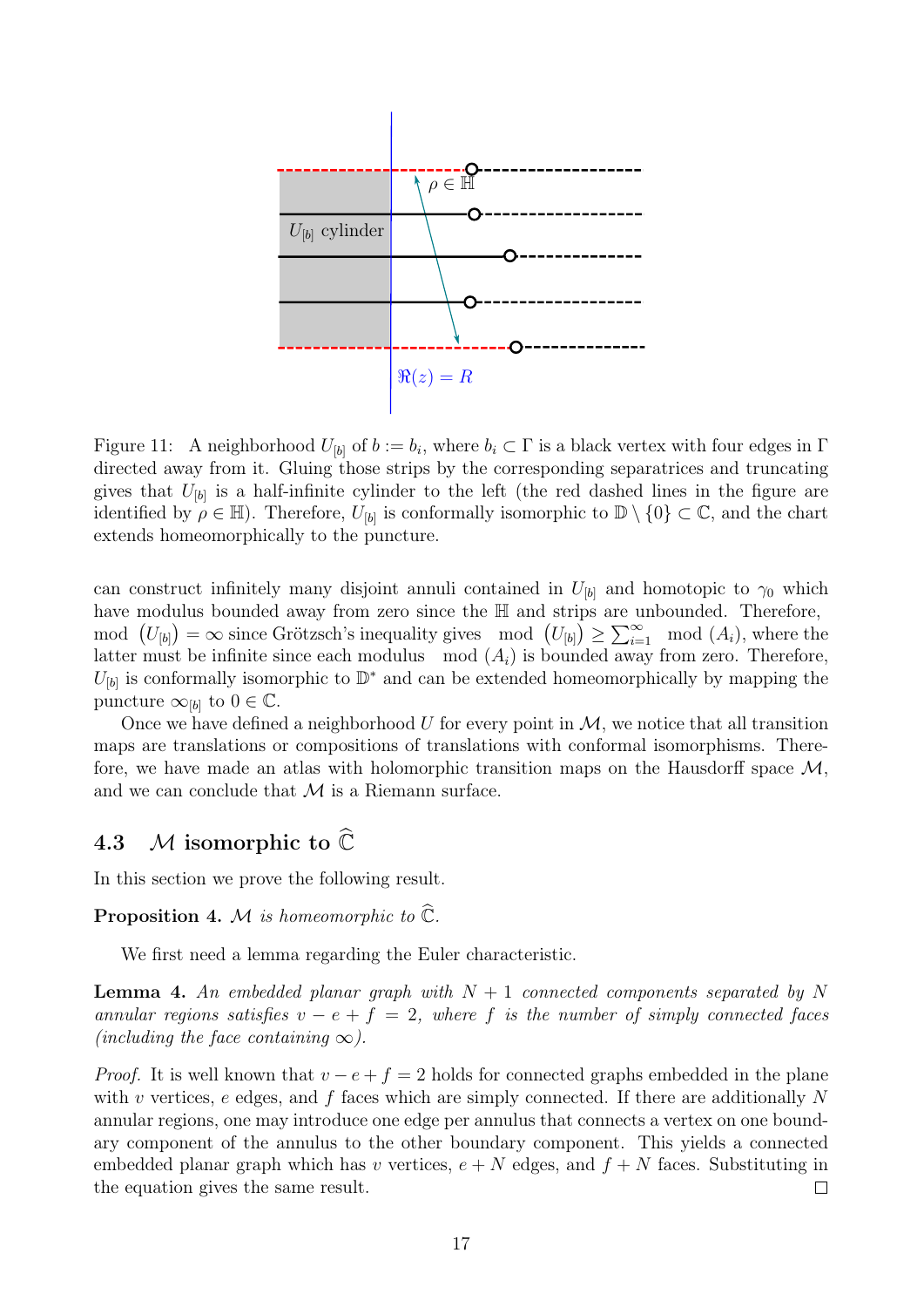

<span id="page-17-1"></span>Figure 12: If  $\gamma_1$  is not homotopic to the boundary component  $\gamma_0$ , then there exists a simple curve  $\gamma_2$  which joins  $\gamma_0$  to infinity, where  $\gamma_1$  and the  $\gamma_2$  do not intersect. The curve  $\gamma_1$  must be homotopic to a point since it is entirely contained in the simply connected set  $U_{[b]} \setminus \gamma_2$ .

*Proof of Proposition [4.](#page-16-2)* We utilize the Euler characteristic. Note that  $M$  has a topology induced by the topology of  $\mathbb{C}$ . The identifications in constructing M give a graph on M with the same topology as  $\Gamma \subset \mathbb{C}$ . By Lemma [4,](#page-16-3)  $\Gamma$  satisfies  $v - e + f = 2$ , where f counts the exterior face but not the annular regions. Hence,  $\mathcal M$  is homeomorphic to  $\mathbb C$ .  $\Box$ 

Corollary 1. M is isomorphic to  $\mathbb{C}$ .

*Proof.* Since  $M$  is a simply connected Riemann surface that is compact, it must be conformally equivalent to the Riemann sphere  $\ddot{\mathbb{C}}$  by The Uniformization Theorem.  $\Box$ 

### <span id="page-17-0"></span>4.4 The Vector Field  $\xi_{\mathcal{M}}$

We will show in this section that the singularities of  $\xi_M$  are equilibrium points and poles. The vector field  $\xi_{\mathcal{M}}$  is defined on the half-infinite cylinders C, finite cylinders A, half-planes  $\pm\mathbb{H}$ , strips S, and neighborhoods of separatrix points as  $(\eta)_*(\xi_{\mathcal{M}}) = \frac{d}{dz}$ . It remains to show what the extension of the vector field is at the punctures and at the white vertices.

Recall from [§4.2.1](#page-14-2) that a neighborhood  $U_{[b]}$  of a puncture  $\infty_{[b]}$  of  $\xi^*_{\mathcal{M}}$  that corresponds to a black vertex  $b$  of  $\Gamma$  with incoming only or outgoing only edges corresponds to a truncated union of strips identified on the boundary to form a cylinder (recall also Figure [11\)](#page-16-1). There is a chart  $\eta: U_{[b]} \to V$ , where V is a neighborhood of 0, such that

$$
(\eta)_*(\xi_{\mathcal{M}}) = (\varphi)_*\left(\frac{d}{dz}\right) = \frac{\mp 2\pi i}{\rho}z \cdot \frac{d}{dz},\tag{7}
$$

where  $\varphi(z) = \exp\left(\frac{\pm 2\pi i}{2}\right)$  $\left(\frac{2\pi i}{\rho}z\right)$ . The extension of the chart at the puncture  $\infty_{[b]}$  leads to a holomorphic extension of  $\hat{\xi}_M$  at the puncture by  $\xi_M = 0$ .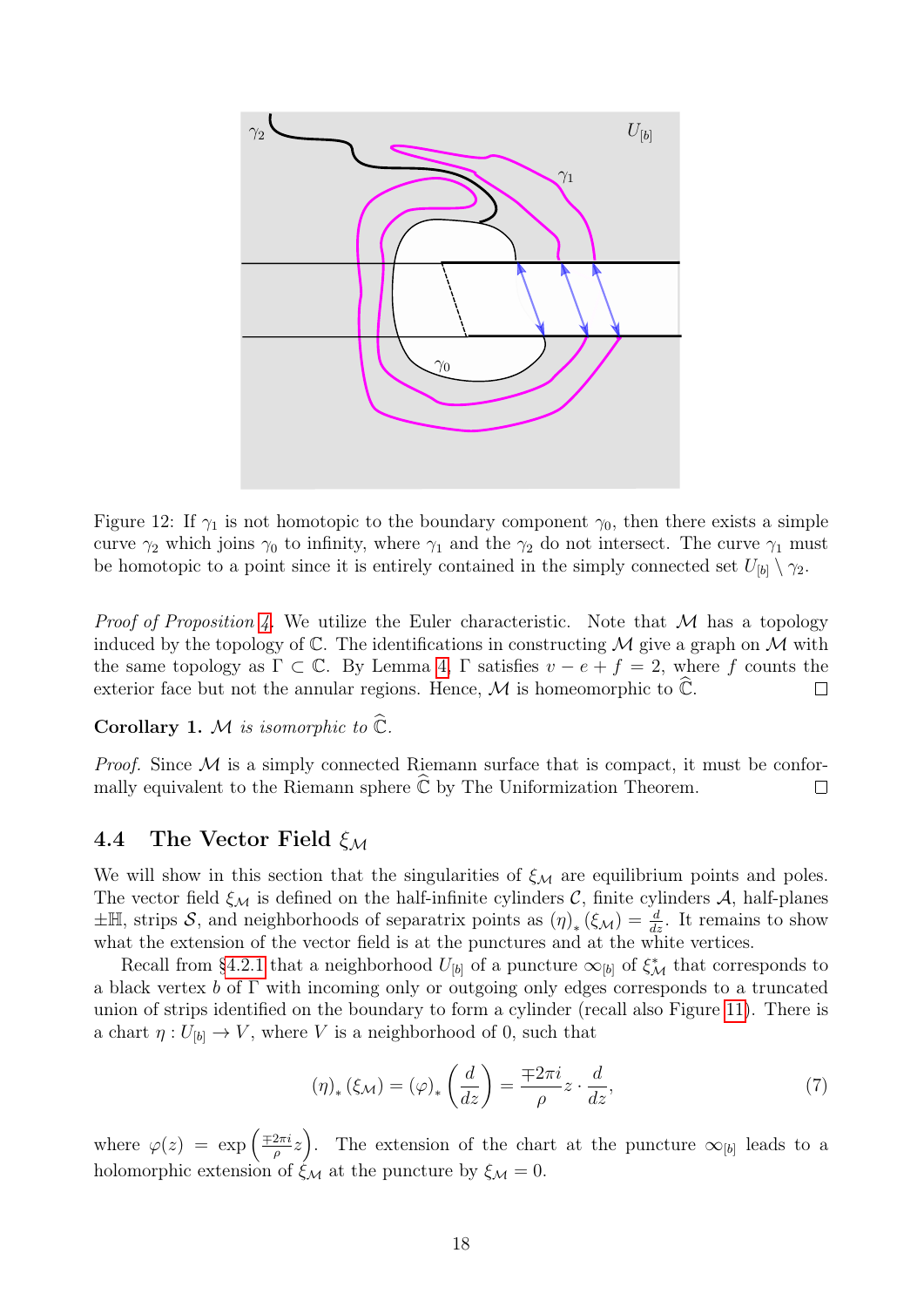A neighborhood  $U_{[C]}$  of a puncture  $\infty_{[C]}$  stemming from a cylinder zone is nearly identical to the above. The total length L of homoclinics on the boundary gives the map  $\varphi(z)$  =  $\exp\left(\frac{\mp 2\pi i}{L}\right)$  $\frac{2\pi i}{L}z$ ) giving a vector field which extends to  $\xi_{\mathcal{M}}=0$  at the puncture.

A neighborhood  $U_{[w]} \subset \xi^*_{\mathcal{M}}$  of a white vertex  $w := w_i$  with valence  $v := v_i$  corresponds to a  $v/2$  cover of a sufficiently small neighborhood of 0. The induced vector field can be calculated:

$$
(\eta)_*(\xi_{\mathcal{M}}) = (z^{2/v})_* \left(\frac{d}{dz}\right) = \frac{2}{v} z^{-(v/2-1)} \frac{d}{dz} \tag{8}
$$

in another sufficiently small neighborhood of 0 since the  $v/2$  covering has constant vector field  $\frac{d}{dz}$ . Therefore, the vector field  $\xi_{\mathcal{M}}$  has a pole of order  $v/2 - 1$  at w.

A neighborhood  $U_{[b]} \subset \xi^*_{\mathcal{M}}$  of a puncture  $\infty_{[b]}$  of  $\xi^*_{\mathcal{M}}$  that corresponds to a black vertex b of Γ with both incoming and outgoing edges corresponds to a restricted union of half-planes and strips. We wish to show that the holomorphic extension of  $\eta$  for the chart  $\eta_{[b]} : U_{[b]} \to V^*$ to  $0 \in V$  gives that the extended vector field to the puncture  $\infty_{b}$  is a zero of order  $m =$  $r/2 + 1$ , where  $r := r(b)$  is the number of cyclic reversals (see [§3\)](#page-8-0) of the edge orientation when traversing around b. We do this by an index argument. More specifically we will show that the index of a sufficiently small curve around  $0$  is  $m$ . Consider the (piecewise smooth) Jordan curve about  $\infty_{[b]}$  in  $U_{[b]}$  that corresponds to the curve  $\gamma_{[b]}$  in rectifying coordinates with half-circles in each upper and lower half-plane and appropriate line segments in the half-strips with clockwise orientation so that  $\infty_{[b]}$  is to the left of the curve (see Figure [13\)](#page-18-0). The curve



<span id="page-18-0"></span>Figure 13: A neighborhood  $U_{[b]} \subset \xi^*_{\mathcal{M}}$  of a puncture  $\infty_{[b]}$  of  $\xi^*_{\mathcal{M}}$  for a black vertex b of  $\Gamma$ with both incoming and outgoing edges corresponds to a restricted union of half-planes and strips (left). The vector field in these regions is  $\frac{d}{dz}$  (black arrows). The neighborhood of zero  $V^* = \eta(U_{[b]})$  containing the simple closed curve  $\eta = \eta(\gamma_{[b]})$  (right). The pink arrows are the tangent vectors to  $\gamma$  with a counterclockwise orientation, and the black arrows are the vectors of  $(\eta)_*(\xi_{\mathcal{M}})$  along  $\gamma$ .

 $\gamma_{[b]}$  maps to another Jordan curve  $\gamma$  in  $V^*$  under  $\eta$  since  $\eta$  is univalent. Moreover,  $(\eta)_*(\xi_{\mathcal{M}})$  is never 0 along  $\gamma$ . The angles between  $(\eta)_*(\xi_{\mathcal{M}})$  on  $\gamma$  and the tangent vectors of  $\gamma$  are the same as the angles between the vector field  $\frac{d}{dz}$  and the tangent vectors of  $\gamma$  since  $\eta$  is conformal (see Figure [13\)](#page-18-0).

This implies that on  $\gamma$ ,  $(\eta)_*(\xi_{\mathcal{M}})$  will be tangent to  $\gamma$  exactly r times, and alternating with pointing along the orientation of  $\gamma$  and against the orientation of  $\gamma$  when we travel along  $\gamma$ . Along the orientation of  $\gamma$ , on the arcs between the tangents going along to the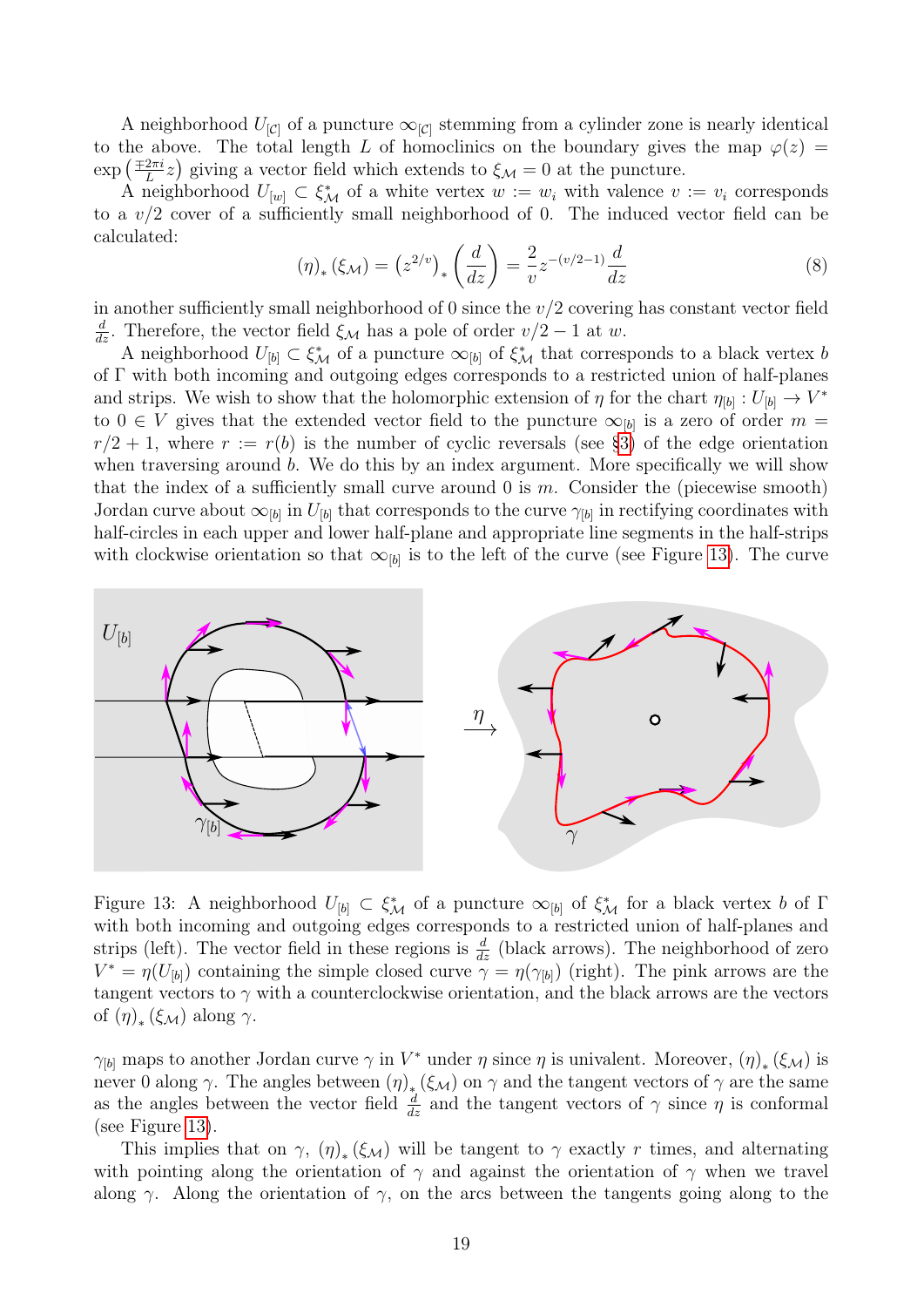tangents going against, the vector field must be pointing inward, since this corresponds to what happens in rectifying coordinates. This implies that the vector field must be rotating in the same orientation as  $\gamma$ , otherwise there would be a place in this arc where there is another tangent. So with respect to the tangents of  $\gamma$ ,  $(\eta)_*(\xi_{\mathcal{M}})$  has rotated  $r/2$  times. We must add one more time around, accounting for the index of  $\gamma$ . This gives that  $(\eta)_*(\xi_{\mathcal{M}})$  has index  $r/2 + 1$  at 0.

### <span id="page-19-0"></span>4.5 Proof of Theorem A

We now show that there is a conformal isomorphism  $\Phi : \mathcal{M} \to \hat{\mathbb{C}}$  that induces a vector field  $\xi_R = R(z) \frac{d}{dz} = \frac{P(z)}{Q(z)}$  $Q(z)$  $\frac{d}{dz}$  with  $\deg(P) = \deg(Q) + 2$  having separatrix graph homeomorphic to Γ.

*Proof.* By the Uniformization Theorem, there exists an isomorphism  $\Psi : \mathcal{M} \to \mathbb{C}$ , which is unique up to post composition by a Möbius transformation and induces a vector field  $\Psi_*(\xi_{\mathcal{M}})$  defined on  $\hat{\mathbb{C}}$ . Choose  $\Psi$  such that  $\Psi(a) = \infty$ , where a is a regular point that is not on a separatrix. Then  $\Psi_*(\xi_{\mathcal{M}})$  is a meromorphic vector field on  $\widehat{\mathbb{C}}$ , expressed in canonical coordinates as  $g\frac{d}{dz}$ . Since g is meromorphic on  $\hat{\mathbb{C}}$ , it is rational; and we will show that it is of the form  $\frac{P(z)}{Q(z)}$  $\frac{d}{dz}$  with  $\deg(P) = \deg(Q) + 2$ . We know by [§4.4](#page-17-0) that g has q poles of order  $m_i$  at  $\Psi(w_i)$ , so the degree of Q is  $\sum_{i=1}^{s} 2(m_i + 1) =: n$ . We will show that the degree of the numerator P is  $n + 2$ .

Recall  $r(b_i)$  is the number of edge orientation cyclic reversals at  $b_i$ , and let  $d(b_i) := v(b_i)$  $r(b_i)$  be the number of non-reversals in edge orientation at  $b_i$ . The degree of the numerator of  $R$  is the sum of equilibrium points, counting multiplicity

<span id="page-19-1"></span>
$$
\deg(P) = c + \sum_{i=1}^{p} (r(b_i)/2 + 1) = c + p + \frac{1}{2} \sum_{i=1}^{p} r(b_i).
$$
 (9)

From Lemma [4,](#page-16-3) the embedded  $\Gamma$  satisfies  $v-e+f=2$ . The number of black and white vertices gives  $v = q + p$ . The number of edges is  $e = \sum_{i=1}^{q} 2(m_i + 1) - h$ , the number of separatrix directions, minus the number of homoclinic or heteroclinic. This further simplifies to  $e =$  $2n+2q-h$  by using  $n := \sum_{i=1}^{s} 2(m_i+1)$ . The number of faces is  $f = c+\text{[half-planes+}$ #strips. The number of half-planes is  $\sum_{i=1}^{p} r(b_i)$ , and the number of strips is  $\frac{1}{2} \sum_{i=1}^{p} d(b_i)$ . This gives

$$
v - e + f = 2
$$
  
\n
$$
q + p - (2n + 2q - h) + c + \sum_{i=1}^{p} r(b_i) + \frac{1}{2} \sum_{i=1}^{r} d(b_i) = 2.
$$
\n(10)

Combining this with Equation [\(9\)](#page-19-1) gives

<span id="page-19-2"></span>
$$
\deg(P) = 2 - q + 2n + 2q - h - \frac{1}{2} \sum_{i=1}^{p} r(b_i) - \frac{1}{2} \sum_{i=1}^{p} d(b_i)
$$

$$
= 2 + 2n + q - h - \frac{1}{2} \sum_{i=1}^{p} (r(b_i) + d(b_i)). \tag{11}
$$

Now  $\sum_{i=1}^p (r(b_i)+d(b_i))$  is the number of landing separatrices, which equals  $\sum_{i=1}^q 2(m_i+1)-2h$ .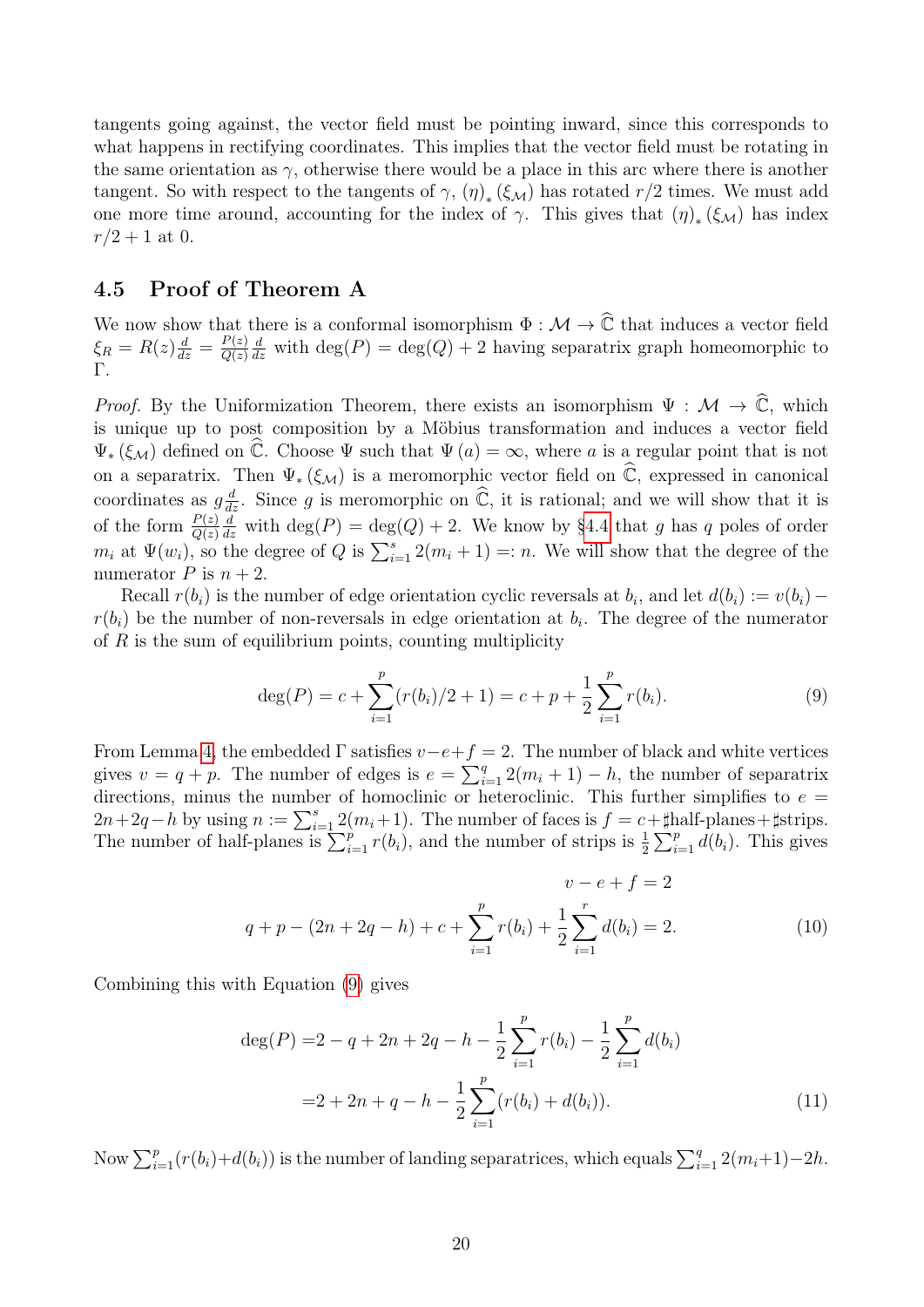Combining with Equation [\(11\)](#page-19-2) gives

$$
\deg(P) = 2 + 2n + q - h - \left(\sum_{i=1}^{q} (m_i + 1) - h\right)
$$
  
= 2 + 2n + q - h - (n + q - h)  
= n + 2. (12)

# Appendix

Here we prove Proposition [3.](#page-13-2)

*Proof of Proposition [3.](#page-13-2)* Without loss of generality, we may assume that  $x_1, \ldots, x_n$  are the lengths of the edges that are on the boundary of at least one of the N annular regions, since all other edges have lengths which may be chosen freely. Each annular region has two boundary components: one on the left of the annulus, respecting graph orientation, and one on the right. The N annular regions give N homogeneous linear equations in n variables. Each equation in the system can be written as

<span id="page-20-0"></span>
$$
\sum_{i \in I_{\ell}} x_i = \sum_{i \in I_r} x_i,\tag{13}
$$

where  $I_{\ell}$  is the subset of indices corresponding to the left-hand boundary component of that annulus, and  $I_r$  is the subset of indices corresponding to the right-hand boundary component of the same annulus. This system of equations written in the form [\(13\)](#page-20-0) has the following properties:

- <span id="page-20-1"></span>(a) There is at least one  $x_i$  on each side of each equation.
- <span id="page-20-2"></span>(b) Each  $x_i$  can appear at most twice in the system. If it does appear twice, it appears once on the left and once on the right of two different equations.
- <span id="page-20-3"></span>(c) If two equations have the same  $x_i$  on one side, then their other sides must not have any  $x_j$  in common.

We explain the above properties. Property [\(a\)](#page-20-1) is necessary since each annulus has at least one edge on each boundary component. Property [\(b\)](#page-20-2) is due to the fact that each edge can be on the boundary of at most two annuli; and if it is on the boundary of two annuli, it is on the left-hand boundary of one annulus and the right-hand boundary of the other. Property [\(c\)](#page-20-3) reflects that if two annuli share an edge on one boundary component, then their other boundary components share no edges. Indeed, the core curves in the annuli separate these second boundary components.

In Figure [14](#page-21-0) we show the two different configurations of two annuli sharing some edges, where we can see the above three properties into a concrete example. On the left hand side of this figure we show the not nested case where both annuli share the edge  $x_6$ . Using the notation introduced before, we have the following two equations

$$
\begin{cases}\nx_1 + x_2 = x_3 + x_4 + x_5 + x_6 \\
x_6 + x_7 + x_8 = x_9 + x_{10}\n\end{cases}
$$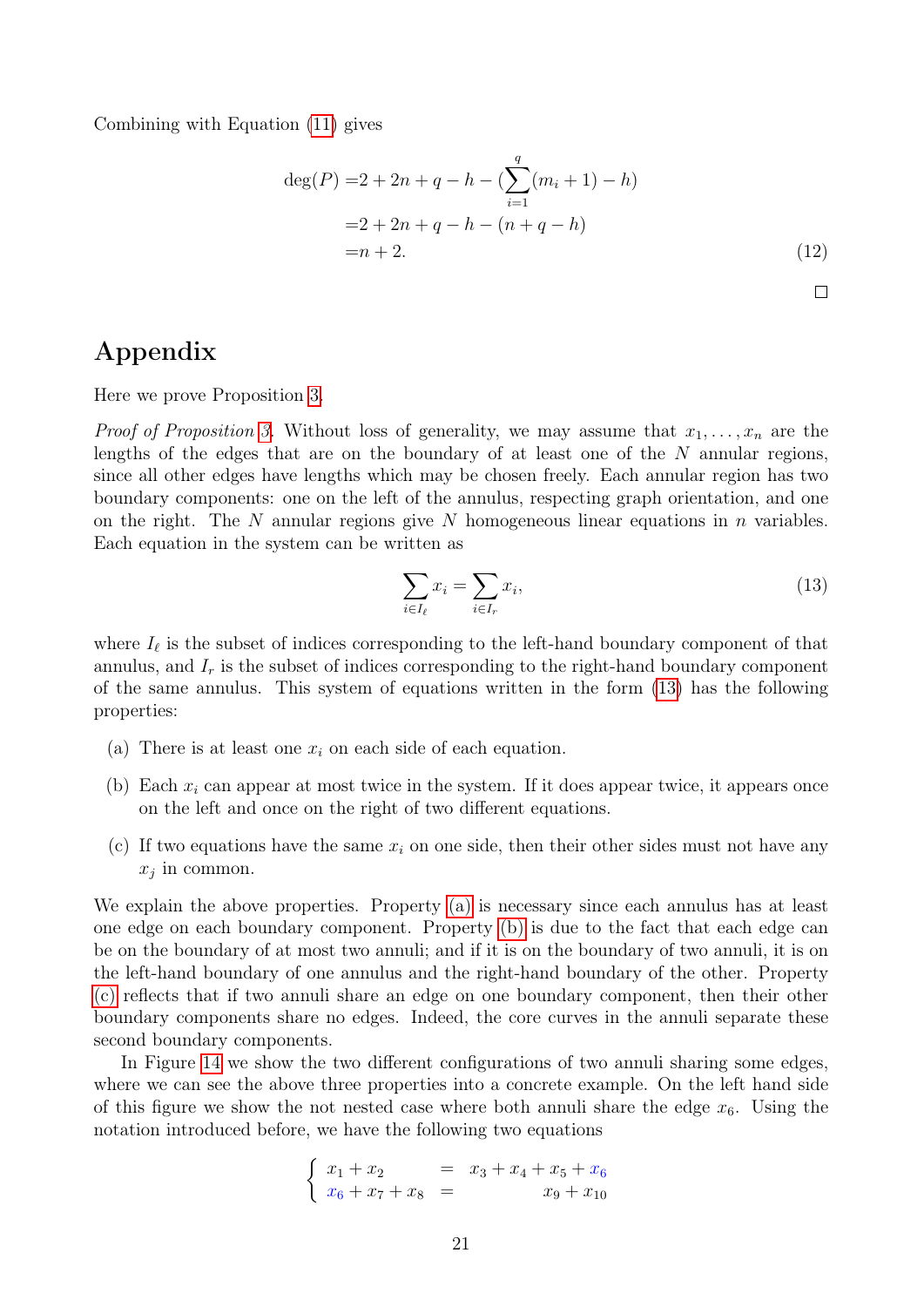

<span id="page-21-0"></span>Figure 14: Examples of two annuli sharing some edges. On the left hand side the two annuli are not nested and they share the edge  $x_6$ , on the right hand side the two annuli are nested and they share the edges  $x_3, x_5$  and  $x_7$ .

On the right hand side of the figure we show the nested configuration where both annuli share the edges  $x_3, x_5$  and  $x_7$ . In this concrete example the two linear equations writes as

$$
\begin{cases}\nx_1 + x_2 = x_3 + x_5 + x_7 \\
x_3 + x_4 + x_5 + x_6 + x_7 + x_8 = x_9 + x_{10}.\n\end{cases}
$$

Applying a result by Dines [\[Din27\]](#page-24-14) will show that there exists a solution to this system having all positive components, henceforth called *positive solutions*.

The method of Dines is an inductive method to reduce the system of equations to a system having one equation less, where the initial system admits a positive solution if and only if the new system does. A requirement to use this result is that in no step of the induction do any of the equations have all positive or all negative coefficients when written in standard form. Clearly, such an equation cannot have a positive solution. We will show that at each inductive step in our systems [\(13\)](#page-20-0) that the equations will never have all positive or all negative coefficients; equivalently, at least one term on the left and on the right have positive coefficients. We will first review the procedure of Dines and then apply it to our case. Consider a system of N homogeneous linear equations of the form

$$
\sum_{i=1}^{n} a_{ri} x_i = 0, \quad r = 1, \dots, N.
$$
 (14)

The procedure of Dines first partitions the indices of the first equation according to the signs of the coefficients: let I be the set of i such that  $a_{1i} \geq 0$  and let J be the set of j such that  $a_{1j}$  < 0. Then the first equation is rewritten as

<span id="page-21-1"></span>
$$
\sum_{i \in I} a_{1i} x_i = -\sum_{j \in J} a_{1j} x_j,\tag{15}
$$

and the remaining  $N-1$  equations are each written in the form

<span id="page-21-2"></span>
$$
\sum_{j \in J} a_{rj} x_j = -\sum_{i \in I} a_{ri} x_i, \quad r = 2, ..., N,
$$
\n(16)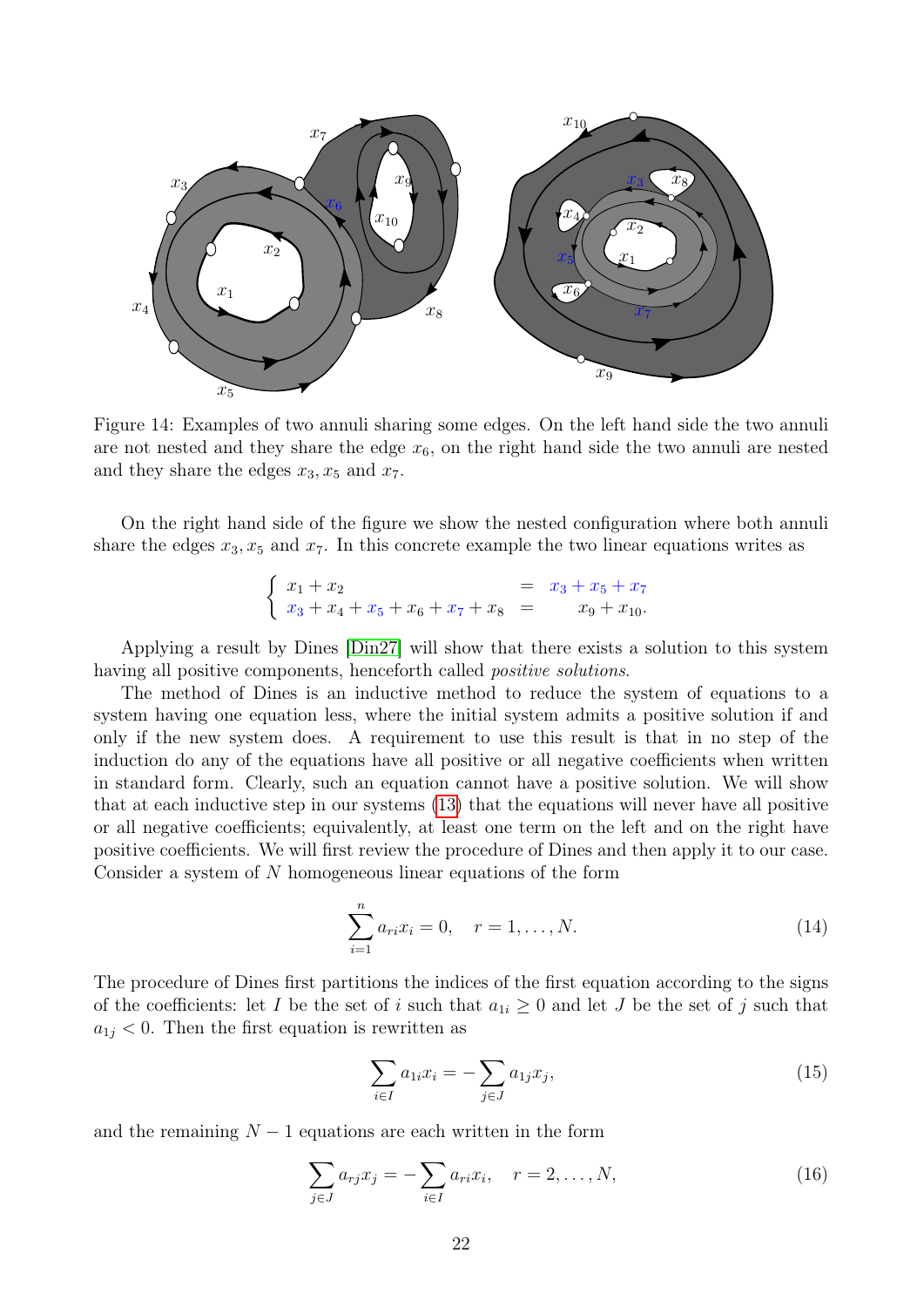where it is understood that the  $i$  and  $j$  are from the same partition of indices as determined by the first equation. Next, the first equation is multiplied by each of the other  $N-1$  equations to create a new system of  $N-1$  linear equations in the new variables  $x_{ij} := x_i x_j$ :

<span id="page-22-2"></span>
$$
\sum_{i} a_{1i} x_i \cdot \sum_{j} a_{rj} x_j = \sum_{j} a_{1j} x_j \cdot \sum_{i} a_{ri} x_i. \tag{17}
$$

The procedure is repeated until there is only one remaining equation in  $y_i := x_{i_1} x_{i_2} \cdots x_{i_N}$ ,  $i_j = 1, \ldots, n$  for all j

$$
\sum_{i=1}^{n \cdot N} b_i y_i = 0,\t\t(18)
$$

which has a positive solution

$$
y_i = -\sum_j b_j \tag{19}
$$

$$
y_j = \sum_i b_i,\tag{20}
$$

where again the indices i and j are partitioned such that  $b_i \geq 0$  and  $b_j < 0$ . Dines proves that the existence of this positive solution guarantees the existence of a positive solution for the original system, as long as at each step of the iteration, no equation has only positive or only negative coefficients (in standard form).

Let us apply this procedure to our case. We will need to show that at each step of the procedure, all equations in the system have both positive and negative coefficients (equivalently, at least one term on each side with positive coefficient). It will be enough to show that each intermediate step satisfies the three properties above. Applying to the annulus problem, the equations [\(15\)](#page-21-1) and [\(16\)](#page-21-2) take the form

<span id="page-22-0"></span>
$$
\sum_{\{i\} \subseteq I} x_i = \sum_{j \in J} x_j, \quad r = 1 \tag{21}
$$

and

<span id="page-22-1"></span>
$$
\sum_{\{j\} \subseteq J} x_j = \sum_{\{i\} \subseteq I} \pm x_i, \quad r = 2, \dots, N,
$$
\n(22)

since all coefficients are 0, 1 or  $-1$ . Note that both sides of the first equation have only positive coefficients as written. The  $r_{th}$  equation as presented has left hand side which has only non-negative coefficient terms because of property [\(b\).](#page-20-2) If the left is non-zero, the right hand side has at least one positive coefficient term by property [\(a\);](#page-20-1) if the left equals zero, the right hand side has at least one positive and one negative term also by property [\(a\).](#page-20-1) Since both sides of [\(21\)](#page-22-0) have positive coefficients, the signs of the product coefficients of [\(21\)](#page-22-0) and [\(22\)](#page-22-1) is determined by the signs of the coefficients of [\(22\)](#page-22-1). Hence, multiplying the left sides of [\(21\)](#page-22-0) and [\(22\)](#page-22-1) gives only positive coefficient terms or zero on the left, and as before, at least one positive coefficient term on right in the first case and at least one positive and one negative in the second case.

$$
first equation \quad (+) = (+) \tag{23}
$$

$$
rth equation \quad (+) = (+) + (+ \text{ or } -) \quad \text{or} \quad 0 = (+) + (-) + (+ \text{ or } -) \tag{24}
$$

Therefore the equations in the resulting system have not all positive or all negative coefficients in standard form (Property [\(a\)\)](#page-20-1). There is, however, a detail that needs to be considered: it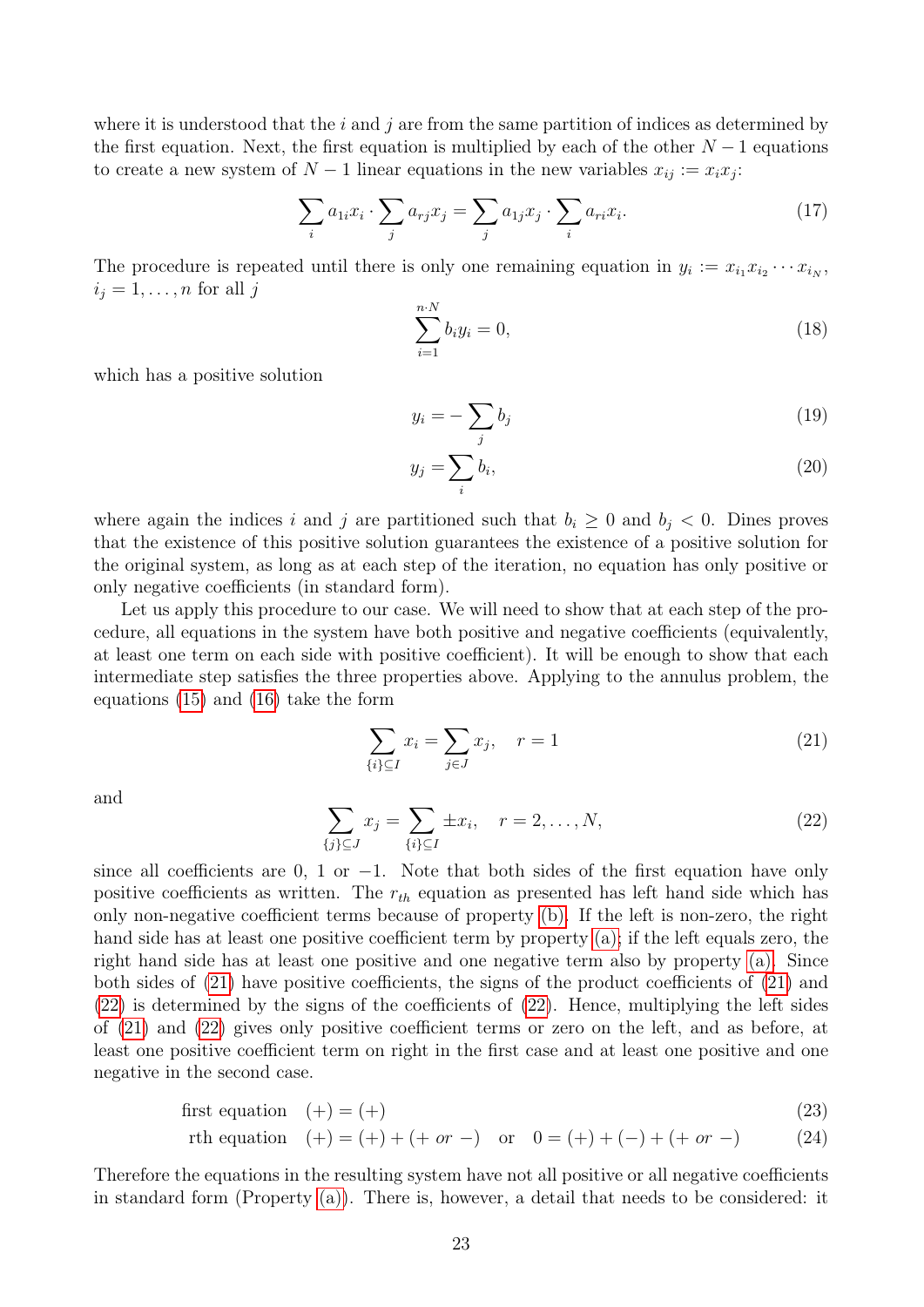is a priori possible that some of the terms on the left may be equal to some on the right in the product, and simplifying could hypothetically cause the equation to only have positive or negative coefficient terms in standard form. Let us see that this cannot happen with our system. You will get cancelling terms if the product of  $(21)$  and  $(22)$  has some  $x_{i_0j_0}$  both on the right and on the left. The  $i_0$  will come from the left side of [\(21\)](#page-22-0) and the  $j_0$  would have to be from the left side of  $(22)$ . Now the indices j on the left of  $(22)$  are some subset of the j on right of  $(21)$ . The right of  $(22)$  gets multiplied by all of these j, so you would only get the same pair  $i_0j_0$  if the right side of equation [\(22\)](#page-22-1) contains some i that is on left of [\(21\)](#page-22-0). This cannot happen by property [\(c\)](#page-20-3) on [\(21\)](#page-22-0) and [\(22\)](#page-22-1).

Now we need to show that the new system of equations in  $x_{ij}$  satisfies the same three properties so that we can iterate this argument. First note that the coefficients of the product system are 0, 1, and  $-1$ . The new system inherits property [\(a\)](#page-20-1) by the paragraph above. We now show that it also inherits property [\(b\)](#page-20-2) That is, every  $x_{ij}$  can appear at most twice in the  $N-1$  equations, and if it appears twice they are in different equations with opposite sign in standard form (or each positive on opposite sides). By the argument in the preceding paragraph, no  $x_{i_0j_0}$  can be both on the left and right of the same equation. The variable  $x_{i_0j_0}$ can not appear anywhere else on the left in the product system  $(17)$ , since the  $j_0$  comes from the left of [\(22\)](#page-22-1), and this cannot appear anywhere else on the left by property [\(b\)](#page-20-2) since it is on the right of [\(21\)](#page-22-0). The same  $x_{i_0j_0}$  can appear at most once on the right since  $i_0$  already appears on left in [\(21\)](#page-22-0) so can appear at most once on right of the system (and both have positive coefficients.)

It now remains to show that if two equations in the product have an  $x_{i_0j_0}$  once on each a respective side, that the opposite sides of the same equations share no other  $x_{i_1j_1}$ . If the product gives a common  $x_{i_0j_0}$ , it must stem from three equations

$$
(r_1) \qquad \cdots + x_{i_0} + \cdots = \cdots + x_{j_0} + \dots \tag{25}
$$

$$
(r_{m_1}) \qquad (*) = \cdots + x_{i_0} + \dots \qquad (26)
$$

$$
(r_{m_2}) \qquad \cdots + x_{j_0} + \cdots = (**).
$$
 (27)

Note that both sides of  $(r_1)$  are disjoint,  $(*)$  is disjoint from the right of  $(r_1): \cdots + x_{j_0} + \ldots$ , and (\*\*) is disjoint from the left of  $(r_1): \cdots + x_{i_0} + \ldots$ . The product of  $(r_1)$  with the other two gives

$$
\cdots + x_{i_0 j_0} + \ldots = (\cdots + x_{j_0} + \ldots)(**)
$$
\n(28)

$$
(*) (\cdots + x_{i_0} + \dots) = \cdots + x_{i_0 j_0} + \dots,
$$
\n(29)

and  $(\cdots + x_{j_0} + \ldots)(**)$  and  $(*)(\cdots + x_{i_0} + \ldots)$  are disjoint since, even if  $(**)$  and  $(*)$  are not disjoint (have some same index), the other index in the product will be different.  $\Box$ 

## References

- <span id="page-23-1"></span>[APMnR17] Alvaro Alvarez-Parrilla and Jesús Muciño Raymundo. Dynamics of singular complex analytic vector fields with essential singularities I. Conform. Geom. Dyn., 21:126–224, 2017.
- <span id="page-23-0"></span>[APMnRSCYR20] Alvaro Alvarez-Parrilla, Jesús Muciño Raymundo, Selene Solorza-Calderón, and Carlos Yee-Romero. On the geometry, flows and visualization of singular complex analytic vector fields on riemann surfaces. preprint, 2020.